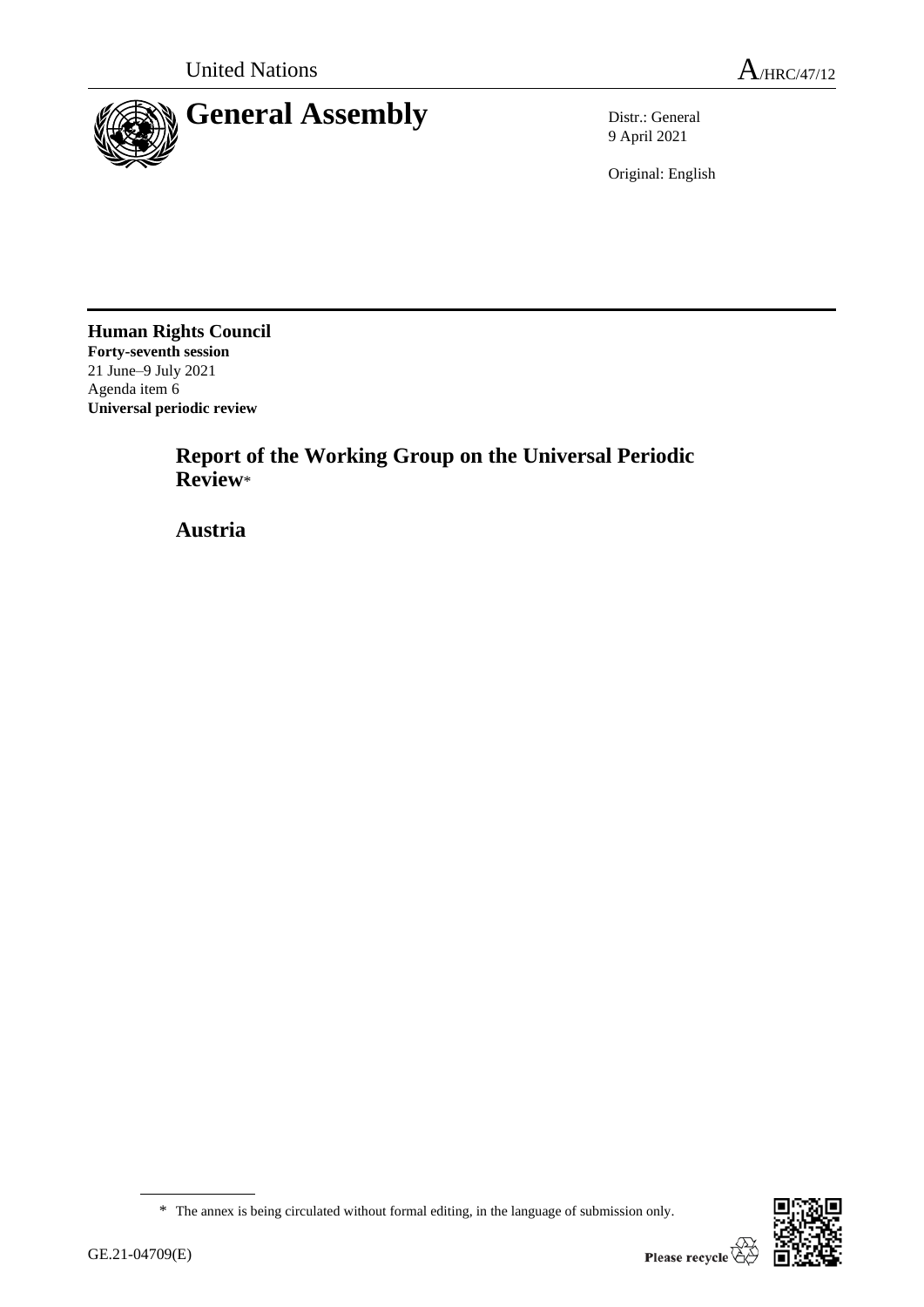# **Introduction**

1. The Working Group on the Universal Periodic Review, established in accordance with Human Rights Council resolution 5/1, held its thirty-seventh session from 18 January to 8 February 2021. The review of Austria was held at the 9th meeting, on 22 January 2021. The delegation of Austria was headed by the Federal Minister for the European Union and Constitutional Affairs, H.E. Ms. Karoline Edtstadler. At its 14th meeting, held on 26 January 2021, the Working Group adopted the report on Austria.

2. On 12 January 2021, the Human Rights Council selected the following group of rapporteurs (troika) to facilitate the review of Austria: Bahamas, Eritrea and Republic of Korea.

3. In accordance with paragraph 15 of the annex to Human Rights Council resolution 5/1 and paragraph 5 of the annex to Council resolution 16/21, the following documents were issued for the review of Austria:

A national report submitted/written presentation made in accordance with paragraph 15 (a);<sup>1</sup>

(b) A compilation prepared by the Office of the United Nations High Commissioner for Human Rights (OHCHR) in accordance with paragraph 15 (b);<sup>2</sup>

(c) A summary prepared by OHCHR in accordance with paragraph 15 (c).<sup>3</sup>

4. A list of questions prepared in advance by Belgium, Canada, Germany, Panama, Poland, Slovenia, Sweden and the United Kingdom of Great Britain and Northern Ireland was transmitted to Austria through the troika. These questions are available on the website of the universal periodic review.

# **I. Summary of the proceedings of the review process**

## **A. Presentation by the State under review**

5. The delegation of Austria welcomed the opportunity to participate in the universal periodic review and thanked all delegations for their engagement. Austria was aware that guaranteeing human rights was an ongoing task and stated that that was a core concern at every level of the Government. It was proud of its long-standing record of engagement with the United Nations human rights system and with regional organizations, including the Council of Europe, the Organization for Security and Cooperation in Europe and the European Union. Austria had acceded to all major international human rights treaties and had extended a standing invitation to all special procedure mandate holders.

6. The year 2020 was a challenging time owing to the coronavirus disease (COVID-19) pandemic, which created much more than a health crisis. It produced an economic, humanitarian and social crisis. Austria focused its response on protecting the health of all residents while tempering the devastating social and economic impact of the pandemic. All measures were being implemented in full conformity with the country's international human rights obligations. The decision-making process followed normal legislative procedures and any restriction on fundamental rights was limited in time and evaluated on an ongoing basis to ensure its proportionality and non-discriminatory nature.

7. The pandemic had made existing inequalities more visible and Austria was providing enhanced assistance to persons in vulnerable situations, including through financial support to families with children, single parents and low-income households. The country's economic stimulus package was among the highest in Europe and included direct payments to substitute revenue loss, tax breaks and other measures to encourage job creation.

<sup>1</sup> A/HRC/WG.6/37/AUT/1.

<sup>2</sup> A/HRC/WG.6/37/AUT/2.

<sup>3</sup> A/HRC/WG.6/37/AUT/3.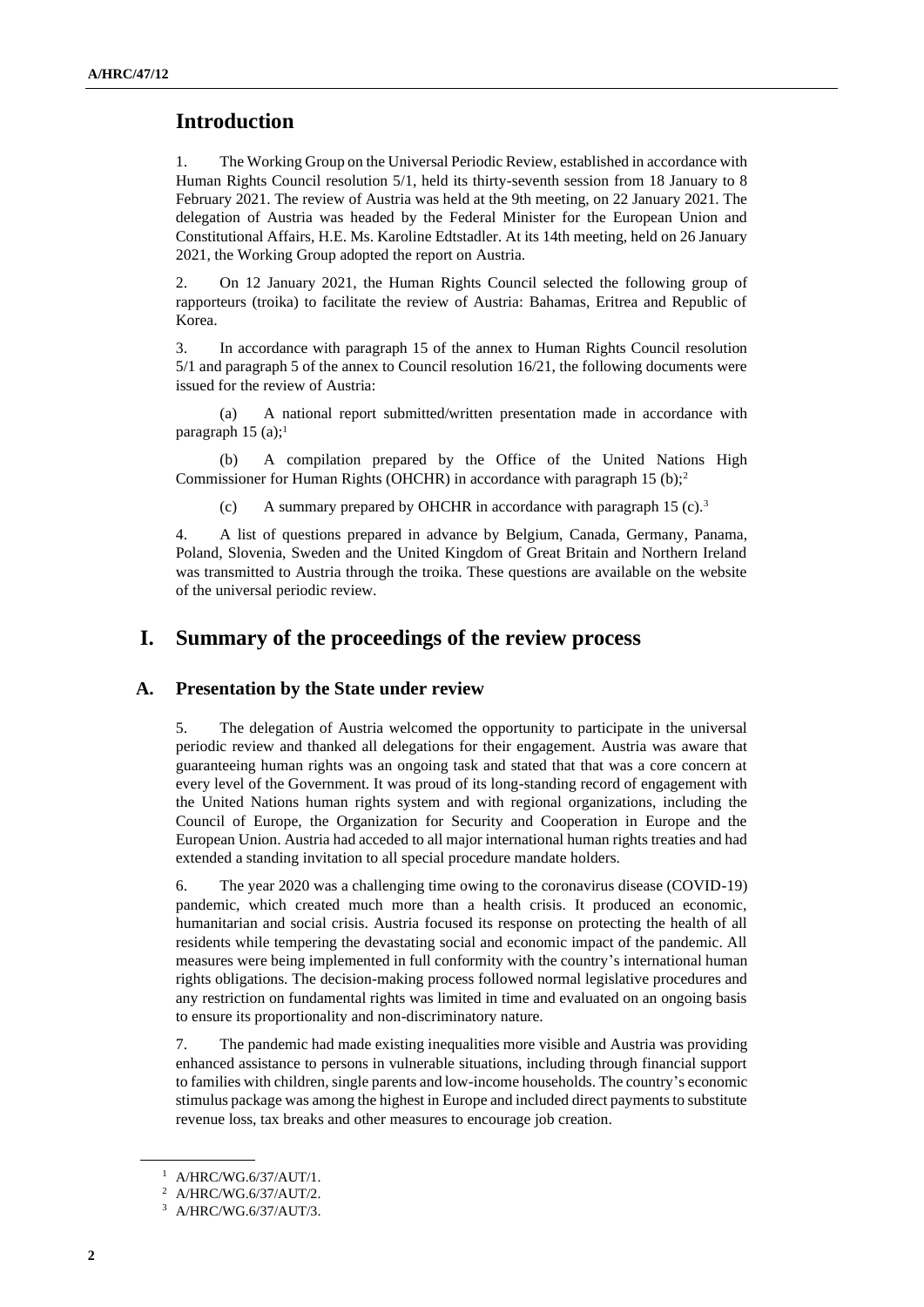8. The Government responded to the increased risk of gender-based violence during the pandemic through both prevention and protection measures. The new violence protection act, in force since January 2020, has expanded protections for victims of domestic violence and strengthened measures to prevent femicide. Austria also significantly increased the funds available to support women at risk of violence and was offering victim-oriented work with perpetrators, focusing on how their behaviour affects victims.

9. Austria was prioritizing the fight against online hate speech. The new federal act to combat hate online extended the scope of the criminal offences of cyberbullying and incitement to hate speech and explicitly criminalized upskirting. It also facilitated access to legal resources by victims and entitled them to free psychological and legal assistance in criminal proceedings. In addition, the new communication platforms law had placed more responsibility on social media providers to monitor and erase hateful content.

10. Austria was fully committed to fighting racism, xenophobia, antisemitism and related intolerance. The Government's programme envisaged the development of a national action plan against racism and discrimination, and of a comprehensive strategy to prevent and combat antisemitism, racism, xenophobia, radicalization and violent extremism. Initial consultations had already taken place.

11. Anti-Semitic incidents were on the rise. Austria had a historical responsibility to protect Jewish life and had put in place a comprehensive national strategy against antisemitism with the participation of relevant stakeholders, including the Jewish community. The national strategy was based on six pillars and represented a milestone in the efforts to better protect the Jewish community. In addition, the new Jewish cultural heritage law had tripled the long-term financial investment for the promotion of Jewish life and culture.

12. In the aftermath of the terrorist attack of 2 November 2020, the Government had announced additional measures targeting the root causes of radicalization and violent extremism. The fight against extremism was a comprehensive effort involving a wide range of local, regional and federal actors, guided by the respect for constitutionally enshrined human rights. Austria was proud of its tradition of tolerance and inclusion and the actions to prevent and combat radical and extremist ideologies were not directed against any religion, but against those who misused and perverted religion to spread violence and hatred.

13. Austria had established strong institutions to protect and promote human rights. These included the Austrian Ombudsman Board, which functioned as the country's national human rights institution in accordance with the principles relating to the status of national institutions for the promotion and protection of human rights (the Paris Principles) and as the national preventive mechanism against torture, in line with the Optional Protocol to the Convention against Torture and Other Cruel, Inhuman or Degrading Treatment or Punishment. The three members of the Austrian Ombudsman Board exercised their function in full independence and maintained a permanent dialogue with civil society. The Board envisaged applying for "A Status" under the Paris Principles in due time.

### **B. Interactive dialogue and responses by the State under review**

14. During the interactive dialogue, 116 delegations made statements. Recommendations made during the dialogue are to be found in section II of the present report.

15. Viet Nam welcomed the commitment of Austria towards human rights, including combating racism and discrimination.

16. Zambia commended Austria for having ratified almost all the United Nations core human rights instruments.

17. Afghanistan remained concerned about the "controlled transfer of migrants" without sufficient safeguards and the rise of hatred against minorities and migrants.

18. Albania welcomed the intention of Austria to adopt a national human rights action plan.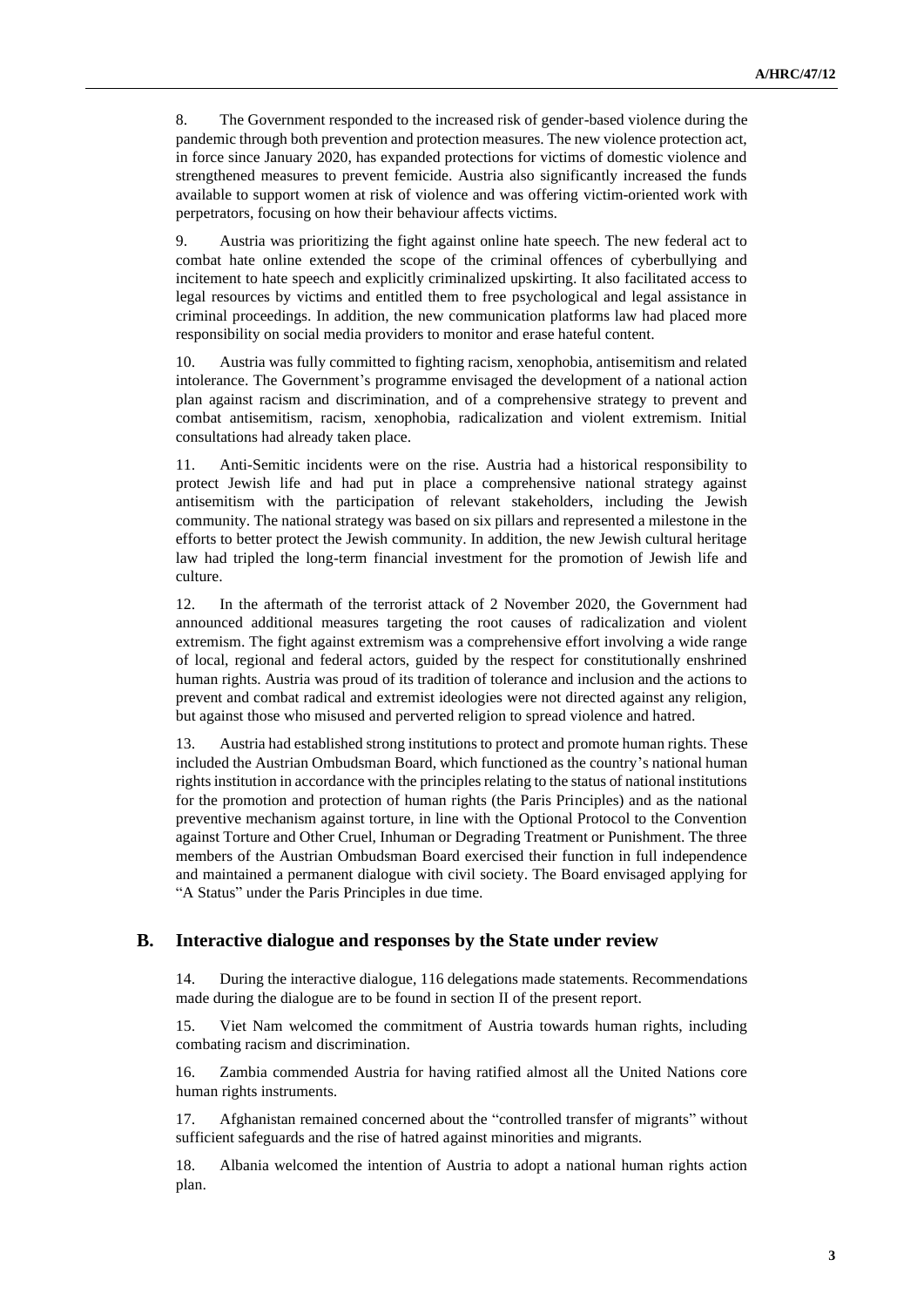19. Algeria welcomed measures adopted by Austria to implement the recommendations received in previous universal periodic review cycles.

20. Angola valued the importance given by Austria to the active participation of women and young people in public life.

21. Argentina welcomed the efforts made by Austria to combat hate speech and cyberbullying.

22. Armenia welcomed the focus of Austrian development cooperation on peace, human security and the protection of vulnerable groups.

23. Australia commended Austria for promoting gender equality and reducing violence against women.

24. Azerbaijan expressed concern about rising racial or religious hatred against Muslims, Jews, minorities and migrants.

25. The Bahamas commended Austria for implementing the Protection against Violence Act to protect victims of sexual violence.

26. Bahrain expressed concern about reports of excessive use of force by the police and rising religious intolerance and Islamophobia.

27. Bangladesh welcomed the efforts made by Austria to improve its human rights situation.

28. Barbados commended Austria for its commitment to fight poverty and maintain peace and security.

29. Belarus was concerned about various areas of the human rights situation in Austria.

30. Belgium welcomed the progress made by Austria since its second universal periodic review.

31. Bhutan welcomed the commitment of Austria to increase its budget for development cooperation to 0.7 per cent of its GNP.

32. Bosnia and Herzegovina welcomed the ratification by Austria of the Protocol of 2014 to the Forced Labour Convention, 1930 (No. 29) of the International Labour Organization.

33. Botswana commended Austria for its cooperation with international human rights protection mechanisms.

34. Brazil encouraged Austria to consider broadening its legislation on discrimination and offering independent and adequate assistance to asylum seekers.

35. Bulgaria commended Austria for its progress since its second universal periodic review.

36. Burkina Faso welcomed the commitment of Austria to human rights, but expressed concern about persisting human rights challenges in the country.

37. Cambodia welcomed the engagement of Austria in the universal periodic review process.

38. Canada hoped that Austria would continue with the efforts made since its last universal periodic review.

39. Chile highlighted the measures adopted by Austria to confront radicalization, hate speech and racism.

40. China noted the progress made by Austria, but was concerned about the human rights situation in several areas, including minority's rights and gender violence.

41. Costa Rica highlighted the measures adopted by Austria to combat racism and hate speech.

42. Croatia welcomed the adoption by Austria of a national strategy against antisemitism and for the promotion of Jewish life.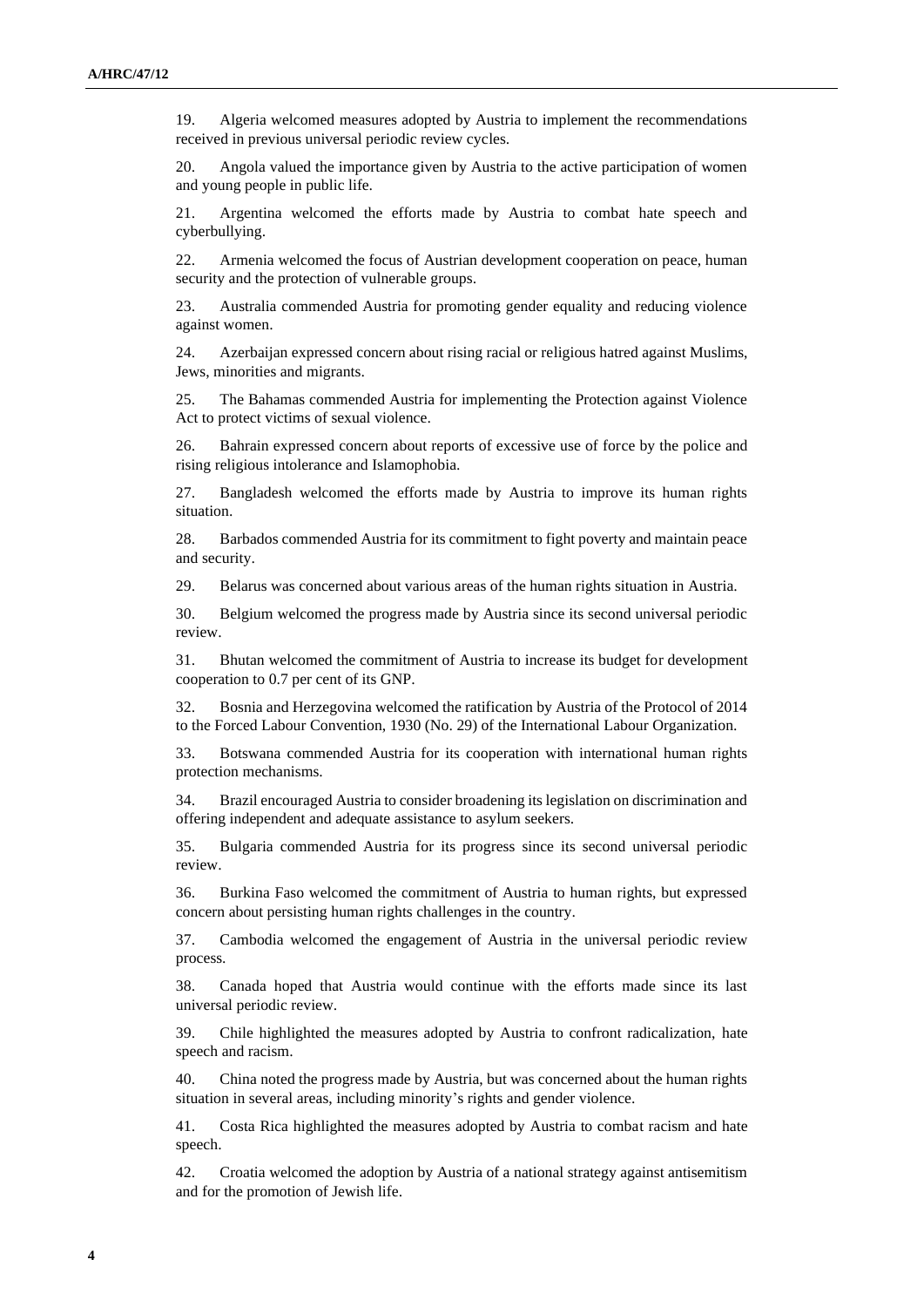43. Cuba welcomed the delegation of Austria and made recommendations.

44. Cyprus commended Austria for the withdrawal of its reservations to two international conventions.

45. Czechia acknowledged the measures adopted by Austria to combat discrimination and improve detention conditions.

46. The Democratic People's Republic of Korea made recommendations.

47. Denmark applauded the commitment of Austria to address gender violence and discrimination.

48. Ecuador welcomed the adoption of the Protection against Violence Act and of the fifth national action plan on combating human trafficking.

49. Egypt expressed concern about the situation in prisons and the increase in activities of extremist groups.

50. El Salvador praised the efforts of Austria concerning refugees and asylum seekers, including legal assistance for children and adolescents.

51. Ethiopia congratulated Austria for its measures in favour of gender parity, women with disabilities and human trafficking victims.

52. Fiji congratulated Austria for its commitment to the United Nations human rights machinery.

53. Finland made recommendations.

54. France invited Austria to continue its efforts to improve human rights.

55. Gabon welcomed the measures adopted by Austria in favour of women, children, persons with disabilities and minorities.

56. Georgia welcomed the commitment of Austria to increase its budget for development cooperation.

57. Germany remained concerned about the increase in domestic violence, in particular during the recent lockdown.

58. Ghana commended Austria for amending the Juvenile Court Act and the Criminal Procedure Code.

59. Greece appreciated the efforts taken by Austria towards investigating and prosecuting hate speech and hate crime.

60. Haiti welcomed the efforts made by Austria to combat radicalization and the amendment to the law on social security.

61. Honduras congratulated Austria on the ratification of the Optional Protocol to the Convention against Torture and Other Cruel, Inhuman or Degrading Treatment or Punishment.

62. Iceland congratulated Austria for its work to advance human rights.

63. India made recommendations.

64. Indonesia commended Austria for the promotion of intercultural and interreligious dialogue and for its efforts to implement the 2030 Agenda for Sustainable Development.

65. The Islamic Republic of Iran was concerned about the lack of harmonization of antidiscrimination legislation in Austria.

66. Iraq commended Austria for its efforts to establish a national investigation and complaint body for cases of police misconduct.

67. Ireland was concerned that federal and state-level antidiscrimination legislation remained fragmented.

68. Israel commended Austria for its efforts to fight violence against women and combat acts of racism.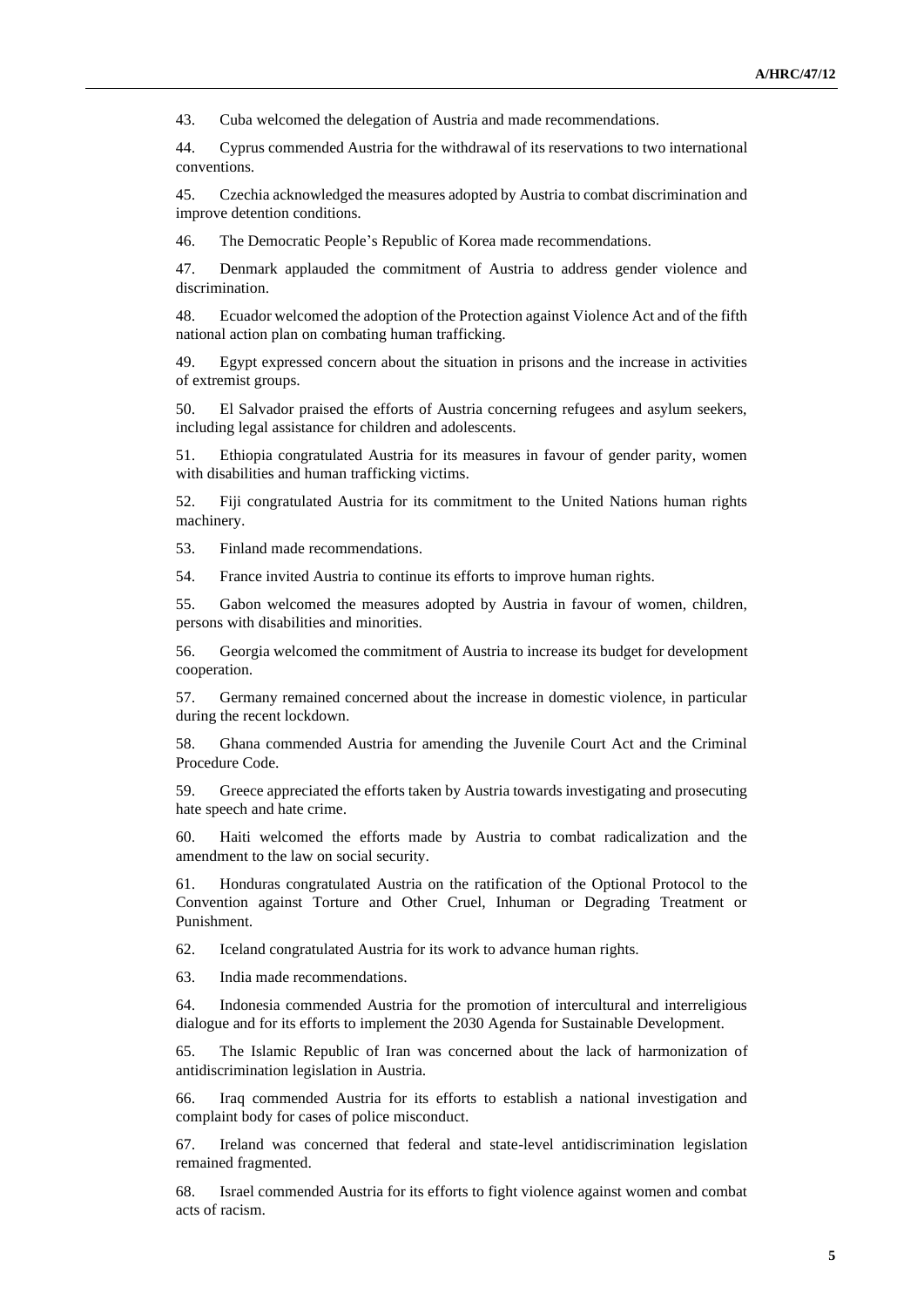69. Italy praised the adoption by Austria of the 2019 Protection against Violence Act.

70. Japan appreciated the measures taken by Austria to prevent domestic violence in the context of the COVID-19 pandemic.

71. Jordan made recommendations.

72. Kazakhstan welcomed the adoption of the Protection against Violence Act to enhance the protection of survivors of sexual violence.

73. Lebanon commended Austria for its measures to combat racism, discrimination and hate.

74. Libya commended Austria for its progress in promoting and protecting human rights.

75. Liechtenstein welcomed the efforts of Austria to implement the recommendations from its last review.

76. Lithuania acknowledged the progress made by Austria in closing the gender gap in the labour market.

77. Luxembourg appreciated the efforts made by Austria in the fight against antisemitism and terrorism.

78. Malaysia urged Austria to curb discrimination faced by women and girls with disabilities.

79. Maldives welcomed the efforts made by Austria to improve the representation of women in positions of leadership.

80. In response to questions regarding police violence, the delegation reported that in Austria, the obligation to report such allegations to the public prosecutor's office already existed and that police actions were monitored by the Austrian Ombudsman Board. However, Austria recognized the need for a more effective system and reported that an independent body to investigate complaints about police misconduct would be operational in 2022. The training provided to law enforcement agents was constantly improved to ensure better compliance with human rights standards.

81. Through the adoption of the Ethnic Groups Act, Austria had recognized six national minorities and had taken concrete measures to improve their situation. It had doubled the annual funds allocation for national minorities, bringing it close to 8 million euros. It had also envisaged increasing the visibility of national minorities in public television broadcasting and expanding federal funding for national minorities in the area of media.

82. Among European States, Austria hosted one of the highest number of refugees and migrants in relation to its size. It did not plan to ratify the International Convention on the Protection of the Rights of All Migrant Workers and Members of Their Families, as the Convention did not sufficiently distinguish between migrants who had entered the country legally and those who had not. For the same reason, Austria also decided not to adopt the Global Compact for Safe, Orderly and Regular Migration.

83. Austria remained firmly committed to its international obligations under the Convention Relating to the Status of Refugees and the Convention for the Protection of Human Rights and Fundamental Freedoms (European Convention on Human Rights) and had put in place measures to ensure the independence and confidentiality of legal counselling services for asylum seekers. It respected the principle of non-refoulement and did not send people back to countries where their lives and physical integrity were in danger.

84. Malta congratulated Austria on the progress achieved since its last review.

85. The Marshall Islands congratulated Austria for withdrawing its reservations to the Convention on the Elimination of All Forms of Discrimination against Women and the Convention on the Rights of the Child.

86. Mexico welcomed the efforts made by Austria to eradicate racial profiling and hate speech.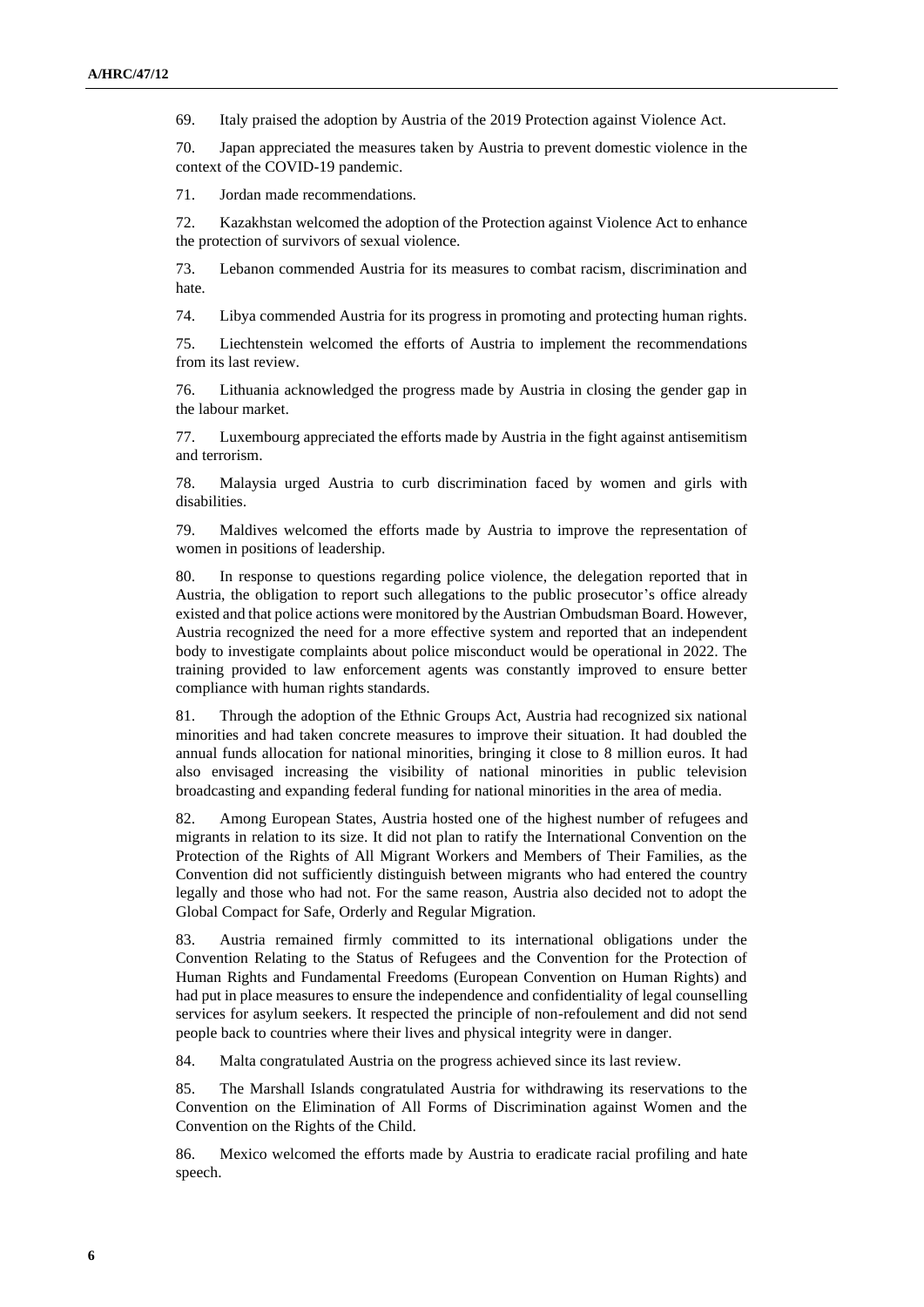87. Mongolia welcomed the efforts made by Austria to combat hate speech and hate crimes on the Internet.

88. Montenegro was concerned about the high level of femicide in the country.

89. Morocco welcomed the country's cooperation with all international and regional human rights protection mechanisms.

90. Mozambique hailed the commitment of Austria to increase its national budget for development cooperation.

91. Myanmar commended Austria for incorporating human rights education and awareness-raising on discrimination in the education sector.

92. Namibia noted the adoption by Austria of measures aimed at combating racism and hate crimes.

93. Nepal praised the initiatives taken by Austria to improve the representation of women in leadership positions.

94. The Netherlands commended Austria for lifting the ban on same-sex marriage and adopting marriage equality legislation.

95. Nicaragua made recommendations.

96. Nigeria commended Austria for its efforts to combat human trafficking and protect the rights of migrants.

97. North Macedonia commended Austria for its adoption of a human rights-based approach in the implementation of its development cooperation.

98. Norway welcomed the measures taken by Austria to support child victims of trafficking in persons.

99. Pakistan was concerned about an increase in incidents of racial and religious hatred against Muslims, Roma and migrants.

100. Peru hoped that Austria would continue improving the human rights situation during the new universal periodic review cycle.

101. The Philippines welcomed the steps taken by Austria to address racism, xenophobia and discrimination.

102. Poland commended Austria for its efforts to enhance the national strategy to address violence against children.

103. Portugal commended Austria for its efforts to combat gender-based violence and discrimination against women.

Qatar welcomed the measures taken by Austria to ensure access of persons with disabilities to quality education and employment.

105. The Republic of Korea appreciated the efforts of Austria to combat hate crimes and hate speech online.

106. The Republic of Moldova welcomed the progress made by Austria regarding women's representation in leadership positions.

107. Romania praised the efforts of the Austrian presidency of the Human Rights Council during the COVID-19 pandemic in 2020.

108. The Russian Federation noted the progress made by Austria in ensuring equal rights for all in the labour market.

109. Rwanda welcomed the increase by Austria of the funding to combat gender-based violence and its progress in ensuring women's participation in politics.

Senegal commended Austria for its implementation of the programme for development cooperation.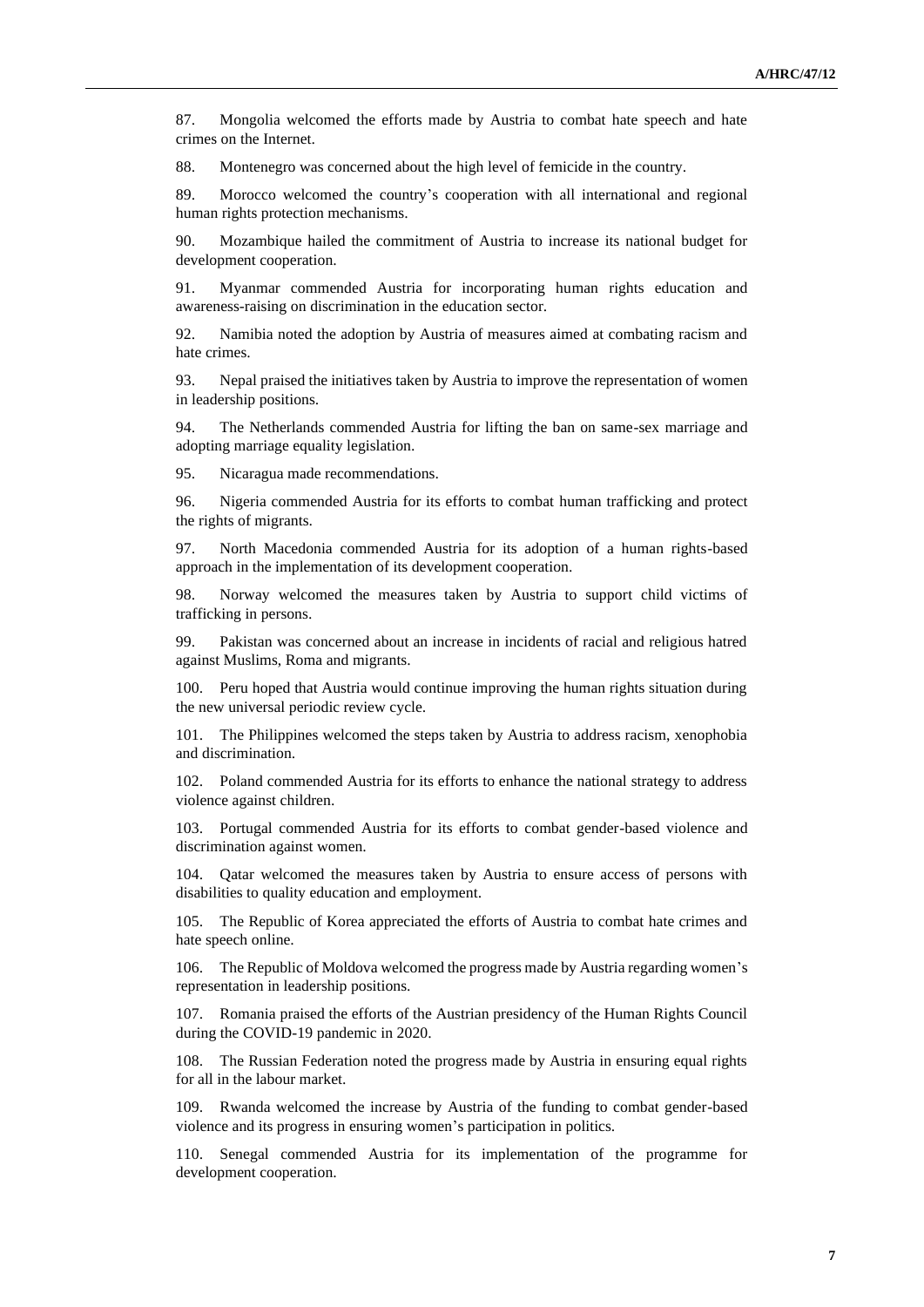111. Serbia praised the efforts of Austria to combat hate speech and racism in the media and in political discourse.

112. Sierra Leone commended Austria for its expansion of support to victims of human trafficking.

113. Slovakia valued the human rights-based approach adopted by Austria in addressing the consequences of the COVID-19 pandemic.

Slovenia welcomed the recent increase in financial support for national minorities, but was concerned that the rights of the Slovenian minority had not been fully implemented.

115. Somalia noted the commitment of Austria to ratify almost all of the United Nations human rights instruments.

116. Spain commended Austria for its progress in implementing previous universal periodic review recommendations, particularly on gender identity and same-sex marriage.

117. Sri Lanka highlighted the cooperation of Austria with human rights protection mechanisms.

118. The State of Palestine welcomed the efforts made by Austria to combat hate crimes and racial and xenophobic acts.

119. Sudan commended Austria for its cooperation with human rights mechanisms.

120. Sweden welcomed the abolition of discrimination between same-sex and heterosexual couples in marriage law.

121. Switzerland welcomed the constructive engagement of Austria within multilateral forums, particularly the Human Rights Council.

122. Thailand encouraged Austria to develop a national plan on business and human rights.

123. Timor-Leste commended Austria for its measures aimed at preventing poverty among older persons.

124. Togo welcomed the progress made by Austria on combating discrimination against women in education.

125. Trinidad and Tobago commended Austria for its efforts to raise awareness on racism and discrimination.

126. Tunisia appreciated the cooperation of Austria with international and regional human rights mechanisms.

127. Turkey was concerned about Islamophobia and rising xenophobic public discourse.

128. Turkmenistan welcomed the commitment of Austria to increase its budget for public development cooperation to 0.7 per cent of its GNP.

129. Uganda urged Austria to complete the establishment of a national human rights action plan.

130. Ukraine commended Austria for its efforts to harmonize national legislation with its international commitments.

131. The United Kingdom commended Austria for its positive action on media freedom and its efforts to eliminate discrimination based on sexual orientation. It encouraged the country to take further steps to combat racial bias in law enforcement.

132. The United States of America highlighted that Austria was a global leader in promoting human rights through its diplomacy and aid programmes.

133. Uruguay congratulated Austria on its measures to combat discrimination and hate speech.

134. The Bolivarian Republic of Venezuela was concerned by the increase of human rights violations in Austria.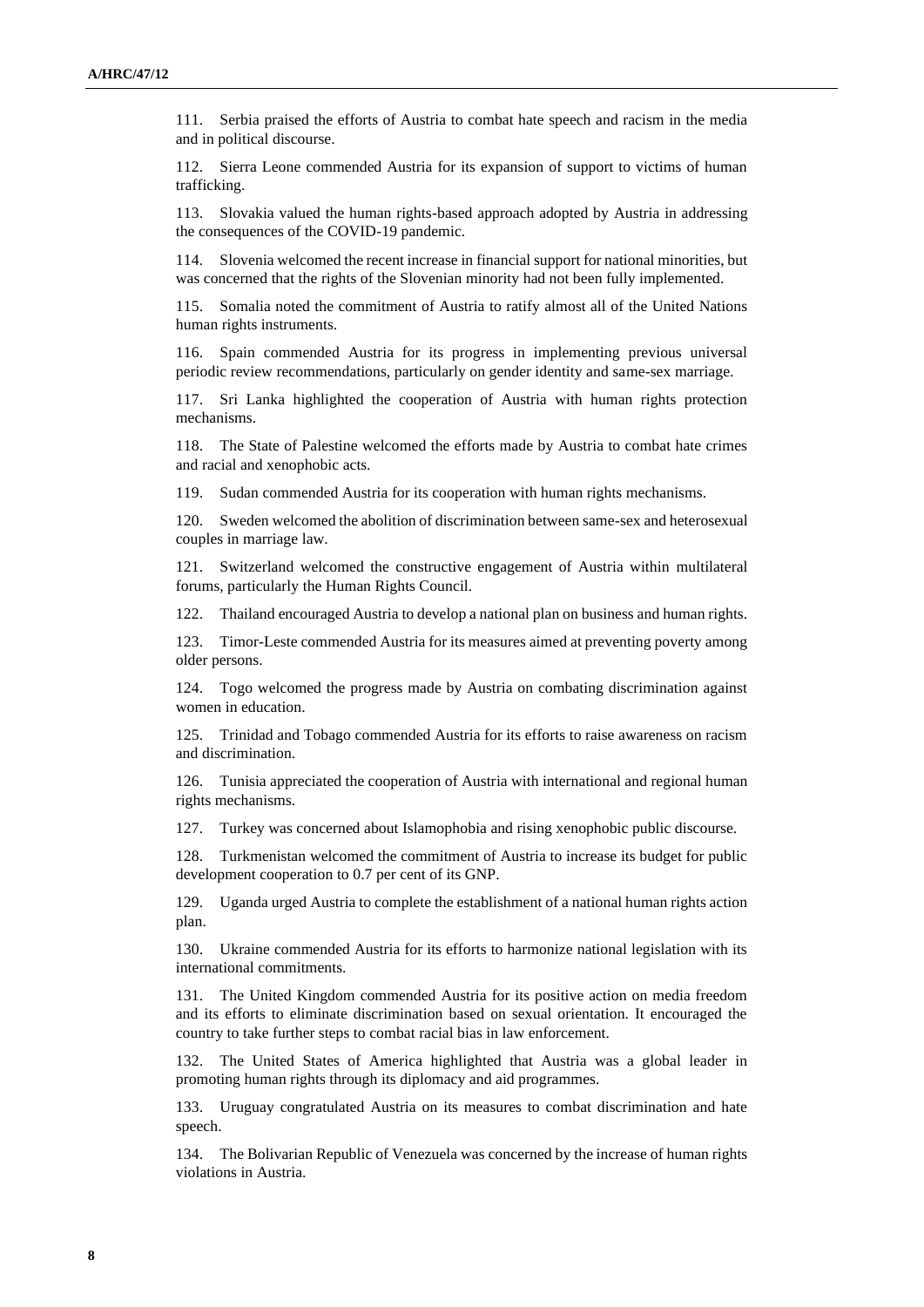135. In its concluding intervention, Austria stressed that the Federal Constitution prohibited discrimination on any ground and that such prohibition was judicially enforceable. In addition, the legal framework on equal treatment was constantly re-evaluated and the equal treatment provisions of its federal law were combined in a uniform legislation to avoid fragmentation.

136. The Government had implemented various measures to promote gender equality, including by substantially increasing the annual budget of the Division for Women and Equality in the Federal Chancellery. The delegation acknowledged that the gender pay gap was still too high and noted that the Government was fully committed to achieving equal pay for equal work. The delegation also noted the rise in the political representation of women in parliaments at the national and regional levels.

Austria supported coherent implementation of the Guiding Principles on Business and Human Rights, the International Labour Organization Tripartite Declaration of Principles concerning Multinational Enterprises and Social Policy, and the Guidelines for Multinational Enterprises of the Organisation for Economic Co-operation and Development. It stressed that all companies operating in or from Austria were expected to follow those guidelines. Additional measures were foreseen to strengthen corporate responsibility for human rights, in line with the Guidelines of the Organisation for Economic Co-operation and Development.

138. To conclude, Austria thanked all delegations for their inputs and recommendations. It acknowledged that the review was only a step in the universal periodic review process and stressed that it would focus on the follow-up to the various accepted recommendations. In that regard, it reaffirmed its full commitment to strengthening cooperation with civil society to make further progress in the human rights situation in the country.

## **II. Conclusions and/or recommendations**

139. **The recommendations formulated during the interactive dialogue/listed below have been examined by Austria and enjoy the support of Austria:**

139.1 **Take effective measures to increase its official development assistance to achieve the internationally agreed target of 0.7 per cent of its gross domestic product, in order to realize economic, social and cultural rights (Bangladesh);**

139.2 **Consider taking additional steps to increase its official development assistance contribution to reach 0.7 per cent of gross national income (Cambodia);**

139.3 **Respect the commitment to devote 0.7 per cent of gross national income to official development assistance (Luxembourg);**

139.4 **Include in its official development assistance emergency aid packages specifically targeted to address the social and economic impacts of COVID-19 (Bhutan);**

139.5 **Continue efforts to substantially increase the official development assistance funding for gender equality programmes (Malta);**

139.6 **Ratify the Optional Protocol to the Convention on the Rights of the Child on the involvement of children in armed conflict (France);**

139.7 **Continue to improve human rights protection and work closely with its partners (Bosnia and Herzegovina);**

139.8 **Reform the Austrian Ombudsman to meet the principles relating to the status of national institutions for the promotion and protection of human rights (the Paris Principles) (Canada);**

139.9 **Bring the national human rights institution into compliance with the Paris Principles and maintain its complete independence (Egypt);**

139.10 **Ensure that the Austrian Ombudsman Board fully complies with the Paris Principles (Albania);**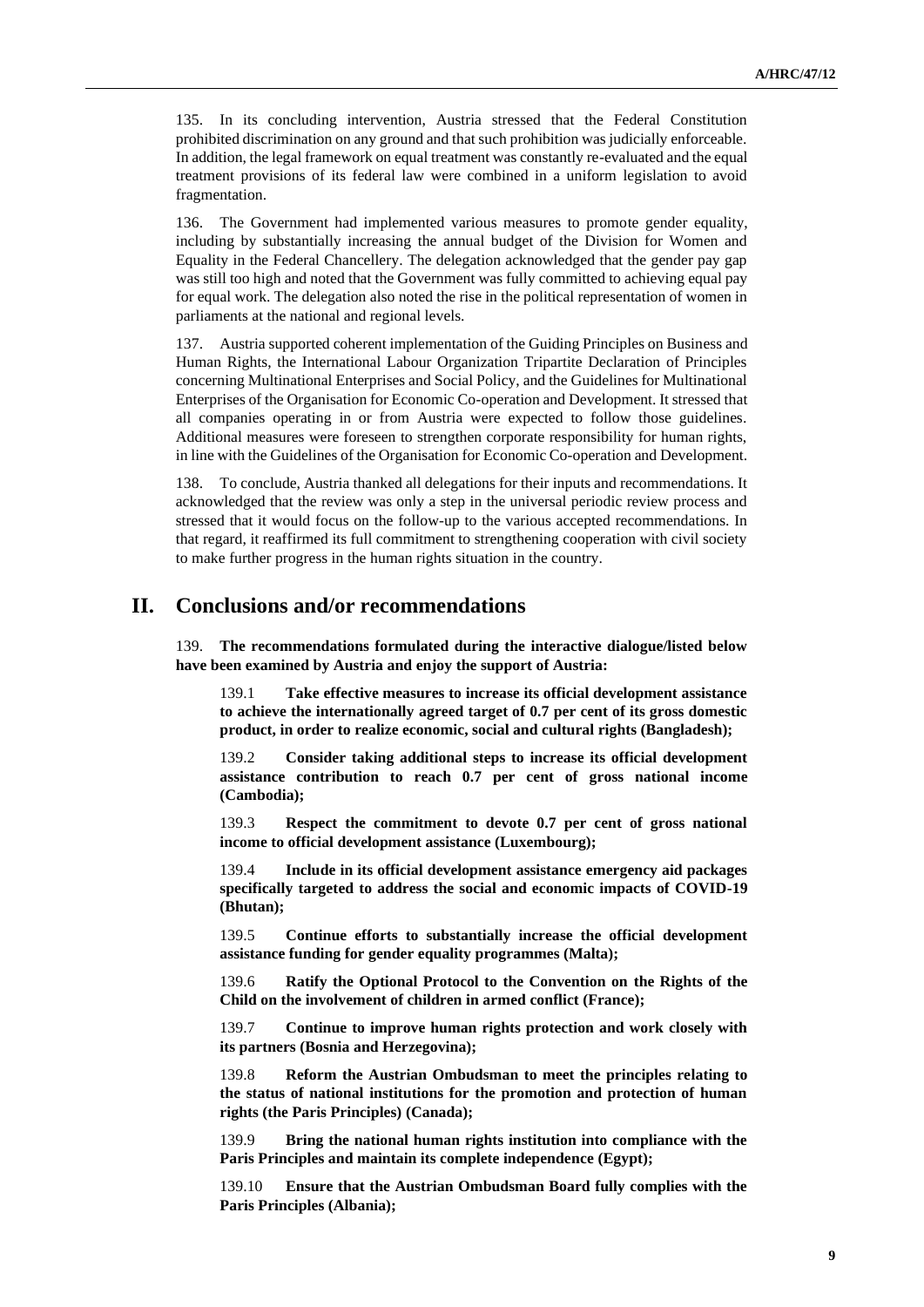139.11 **Continue steps leading to the full compliance of the Austrian Ombudsman Board with the Paris Principles (Georgia);**

139.12 **Ensure that the Austrian Ombudsman Board is independent and in full accordance with the Paris Principles (India);**

139.13 **Improve the functioning of the Austrian Ombudsman with a view to ensuring its independence and compliance with the Paris Principles (Algeria);**

139.14 **Ensure that the appointment process of the members of the Austrian Ombudsman Board is in full accordance with the Paris Principles (Iraq);**

139.15 **Ensure that the Austrian Ombudsman Board fully complies with the Paris Principles and has sufficient human and financial resources to perform its role independently (Kazakhstan);**

139.16 **Take necessary steps to ensure full compliance of the Austrian Ombudsman Board with the Paris Principles, including reforming the process of appointing members to ensure selection is merit-based (Australia);**

139.17 **Establish a national human rights institution in conformity with the Paris Principles (Senegal);**

139.18 **Continue measures to strengthen the national human rights institutions (Nepal);**

139.19 **Ensure a comprehensive mandate of the Austrian Ombudsman Board, particularly with regard to children's rights (Republic of Moldova);**

139.20 **Establish an independent national human rights institution (Somalia);**

139.21 **Take all appropriate measures to promote tolerance, intercultural dialogue and respect for diversity in the society (Turkmenistan);**

139.22 **Strengthen efforts to combat antisemitism and promote religious tolerance by continuing its work in education and policing (United States of America);**

139.23 **Take further measures to promote tolerance and respect for cultural diversity in order to eradicate existing prejudices and stereotypes against migrants and foreigners (Bahrain);**

139.24 **Continue to promote measures in combating racism, discrimination, xenophobia and intolerance (Barbados);**

139.25 **Take urgent and long-term measures to prevent the resurgence of farright-wing and other groups inspired by extremist national socialist ideologies and neo-Nazism (Belarus);**

139.26 **Combat all forms of discrimination and protect minorities (Bosnia and Herzegovina);**

139.27 **Intensify further efforts to address extremist and discriminatory attitudes and behaviours through preventive and repressive measures (Cambodia);**

139.28 **Continue to address the problem of antisemitism as referenced to in the national report (Israel);**

139.29 **Implement a comprehensive strategy to fight discriminatory stereotypes regarding the roles and responsibilities of women and men within the family (Angola);**

139.30 **Take specific measures to increase the visibility of racial minority communities (Angola);**

139.31 **Strengthen its ongoing work and take effective measures to combat discrimination, intolerance, racism and xenophobia (Nicaragua);**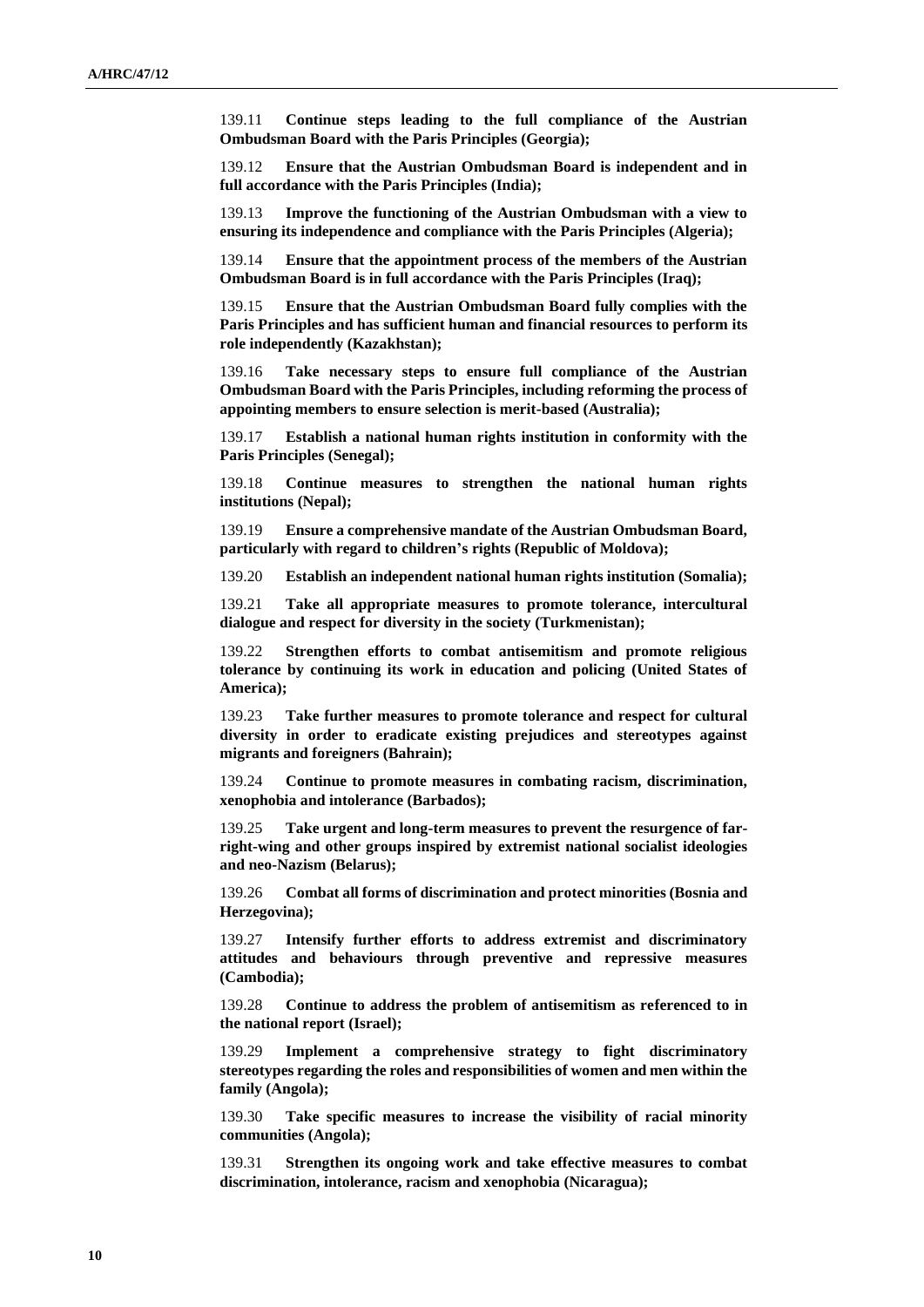139.32 **Scale up efforts in combating racism, racial discrimination and hate crimes (Nigeria);**

139.33 **Adopt a national action plan against racism (Azerbaijan);**

139.34 **Strengthen its efforts to combat acts or advocacy of racial or religious hatred, including to consider adopting a national plan of action against racism (Thailand);**

139.35 **Prioritize developing a strategy against racism, xenophobia, radicalization and violent extremism, taking into account the views of civil society and underpinned by necessary legislation and budgetary resources (United Kingdom of Great Britain and Northern Ireland);**

139.36 **Work towards establishing and adopting a national strategy aimed at combating all forms of racism and xenophobia (Bahrain);**

139.37 **Strengthen its efforts to combat acts or advocacy of racial or religious hatred, including by bringing those responsible to justice and adopting a national action plan against racism and resurgence of neo-Nazism (Democratic People's Republic of Korea);**

139.38 **Develop a national action plan to combat acts of racial or religious hatred and its advocacy, in particular against minorities, migrants, asylum seekers and refugees (Ecuador);**

139.39 **Develop a national plan to combat racism, xenophobia and discrimination (Argentina);**

139.40 **Combat all forms of racial discrimination and develop a national plan of action against racism (Egypt);**

139.41 **Strengthen measures to combat racism, hate crime and hate speech, including by adopting a national plan of action against racism (Namibia);**

139.42 **Strengthen its efforts to combat acts or advocacy of racial or religious hatred, by adopting a national action plan against racism (Sierra Leone);**

139.43 **Strengthen Austria's efforts for a national action plan against all racism (Somalia);**

139.44 **Strengthen its efforts to effectively combat advocacy of racial or religious hatred, including by bringing those responsible to justice (Azerbaijan);**

139.45 **Strengthen the fight against the commission or incitement of acts of racial or religious hatred (Togo);**

139.46 **Continue efforts made in the framework of combating discrimination and hate speech against foreigners, minorities and immigrants (Tunisia);**

139.47 **Devote additional resources to prosecute hate crimes and prevent discrimination, including against Muslims, Roma, refugees and migrants, and persons of African origin (United States of America);**

139.48 **Step up measures to combat discrimination, xenophobia and hate crimes against Muslims and other minorities, including migrants (Bangladesh);**

139.49 **Intensify efforts to combat hate speech and racial discrimination (Belarus);**

139.50 **Promptly investigate, prosecute and sanction all forms of racism and hate crimes in accordance with the law, including by ensuring that the prosecution and the police have adequate tools and skills (Zambia);**

139.51 **Step up efforts to combat the commission of or incitement to commit acts of racial or religious hatred (Burkina Faso);**

139.52 **Prosecute all cases of hate crimes and attacks against refugees and asylum seekers, while strengthening efforts to combat racial or religious hatred,**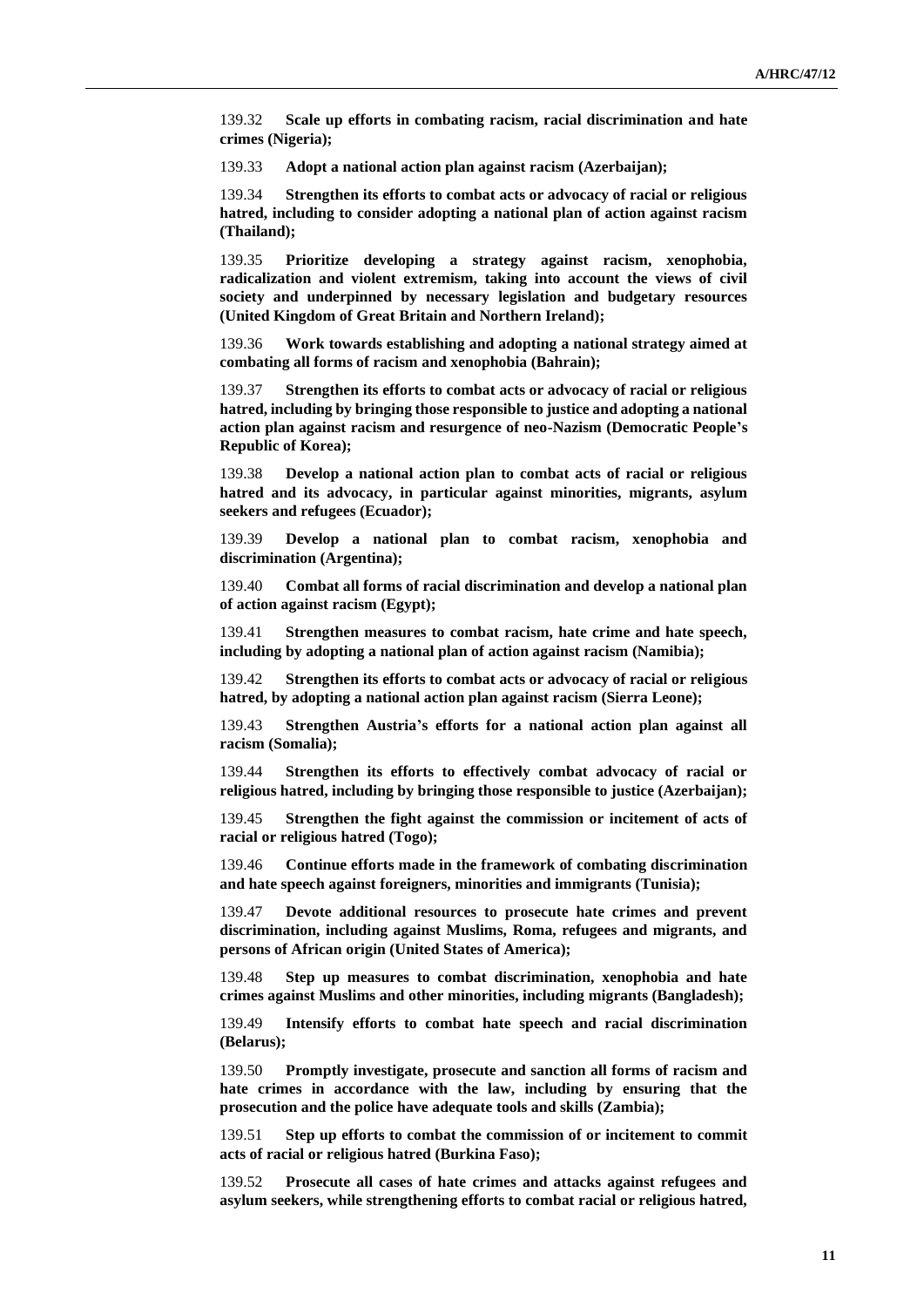**including through ensuring justice and adoption of a national action plan (Afghanistan);**

139.53 **Investigate and ensure accountability for all hate crimes based on religion, including those committed through the Internet (Egypt);**

139.54 **Consider enacting comprehensive legislation that provides full and effective protection against elimination of hate speech (Ghana);**

139.55 **Strengthen efforts to combat hate speech, especially against minorities and migrants (Iraq);**

139.56 **Adopt steps to combat acts or advocacy of racial and religious hatred, including by bringing those responsible to justice and envisaging the adoption of a national action plan against racism (Jordan);**

139.57 **Continue efforts and continue taking measures to combat all forms of hate speech and racism (Libya);**

139.58 **Systematically investigate all forms of racism and hate crimes, and prosecute and punish those responsible, according to the law (Luxembourg);**

139.59 **Strengthen its systematic approach to prevent and combat hate speech and hate crimes, by following up on the recommendations of the European Commission against Racism and Intolerance (Norway);**

139.60 **Take concrete steps to address the issue of hate speech against Muslims, especially by political figures (Pakistan);**

139.61 **Take concrete measures to combat incidents of ethnic or racially motivated violence and hatred, including against migrants and refugees (Portugal);**

139.62 **Continue in its endeavour of combating acts or advocacy of racial or religious hatred, including by bringing those responsible to justice and envisaging the adoption of a national action plan against racism (Romania);**

139.63 **Strengthen efforts to tackle racism, xenophobia, and anti-Semitic and anti-Islamic incidents, including through the disaggregation of hate crimes data (Australia);**

139.64 **Continue efforts to develop and strengthen the necessary legislative frameworks that address cross-sectoral environmental challenges, including climate change adaptation and mitigation frameworks, and ensure that women, children, persons with disabilities, and indigenous and local communities are meaningfully engaged in its implementation (Fiji);**

139.65 **Establish an independent mechanism to investigate cases of illtreatment and excessive use of force by law enforcement officials (Bahamas);**

139.66 **End excessive use of force, torture and ill-treatment by law enforcement agents (Bolivarian Republic of Venezuela);**

139.67 **Take further action against the use of force by the police (Bahrain);**

139.68 **Improve law enforcement practice to investigate cases of torture, illtreatment and other police misconduct (Belarus);**

139.69 **Establish an independent and effective mechanism to address allegations of misconduct and excessive use of force by law enforcement officers (Canada);**

139.70 **Swiftly move forward with plans for the establishment of a strong independent police complaints authority (Denmark);**

139.71 **Take measures to address allegations of excessive use of force and illtreatment by police through the establishment of an independent and effective investigation and complaints mechanism (Ghana);**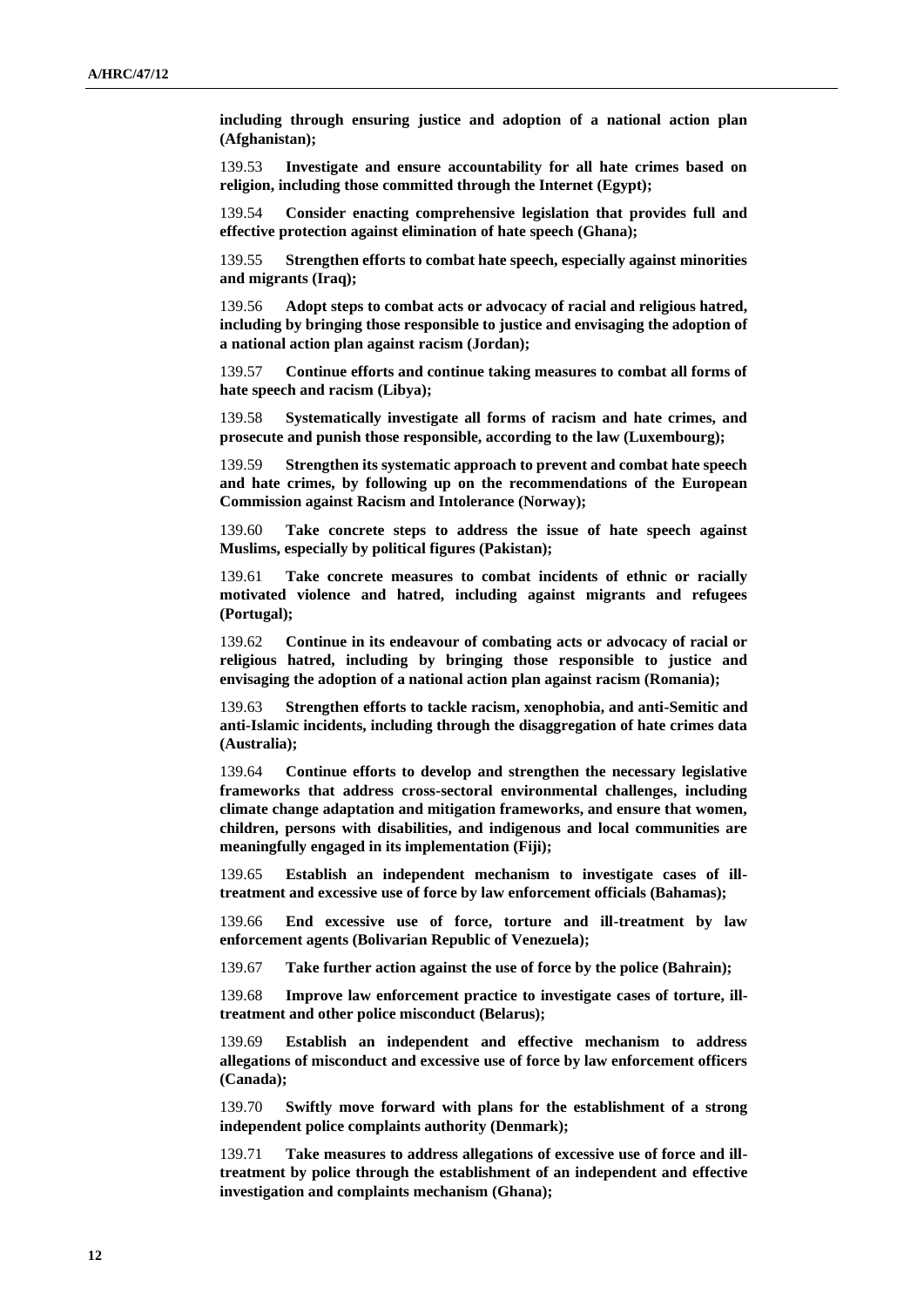139.72 **Establish an independent and effective investigation mechanism to address allegations of torture, ill-treatment and other forms of abuse by police forces and others (Islamic Republic of Iran);**

139.73 **Continue its efforts on the national investigation and complaints body for cases of alleged police misconduct, and to integrate human rights and antidiscrimination norms into police training courses (Australia);**

139.74 **Continue working on the programme to establish a national body to investigate and examine complaints related to unlawful acts of the police (Russian Federation);**

139.75 **Keep up its efforts to prevent racial profiling by the police and continue to provide all law enforcement personnel with racial sensitivity training (Greece);**

139.76 **Make efforts to prohibit racial profiling by the police and continue to provide racism awareness training to all law enforcement officials (Angola);**

139.77 **Enhance sensitization and training programmes for law enforcement officials on human rights education, particularly on racial sensitivity (Pakistan);**

139.78 **Continue combating terrorism and violent extremism (Lebanon);**

139.79 **Cease torture and inhuman or degrading treatment in places of detention and ensure that those allegations are investigated impartially and perpetrators are prosecuted and convicted (Democratic People's Republic of Korea);**

139.80 **Take measures aimed at reducing the number of detainees and ensure that prisons are provided with adequate financial resources to fulfil their aim of rehabilitation and social reintegration (Zambia);**

139.81 **Take additional measures to address the problem of overcrowding in places of detention and ensure the social reintegration of convicts (Belarus);**

139.82 **Strengthen efforts in preventing prison overcrowding, especially in this time of pandemic (Indonesia);**

139.83 **Reform preventive detention measures for offenders with mental illness by developing review mechanisms consistent with international practice, based on defined psychiatric assessment standards (Ireland);**

139.84 **Ensure an adequate staffing situation within the penitentiary system (Norway);**

139.85 **Further ensure that all detainees, both legally and in practice, receive all basic legal protection from the outset of their deprivation of liberty (Serbia);**

139.86 **Continue efforts to improve access to justice for victims of discrimination, including discrimination based on hate speech and on ethnic, racial or religious grounds (Cuba);**

139.87 **Hold accountable those who commit, aid or abet racial discrimination and profiling (Pakistan);**

139.88 **Protect those who face persecution because of their religious beliefs (Nicaragua);**

139.89 **Pursue efforts to combat hate speech and violence on the Internet while respecting freedom of expression (Czechia);**

139.90 **Fully guarantee the independence and pluralism of the media (France);**

139.91 **Operationalize domestically the insights arising from its October conference on "Human Trafficking in Times of Corona" (United Kingdom of Great Britain and Northern Ireland);**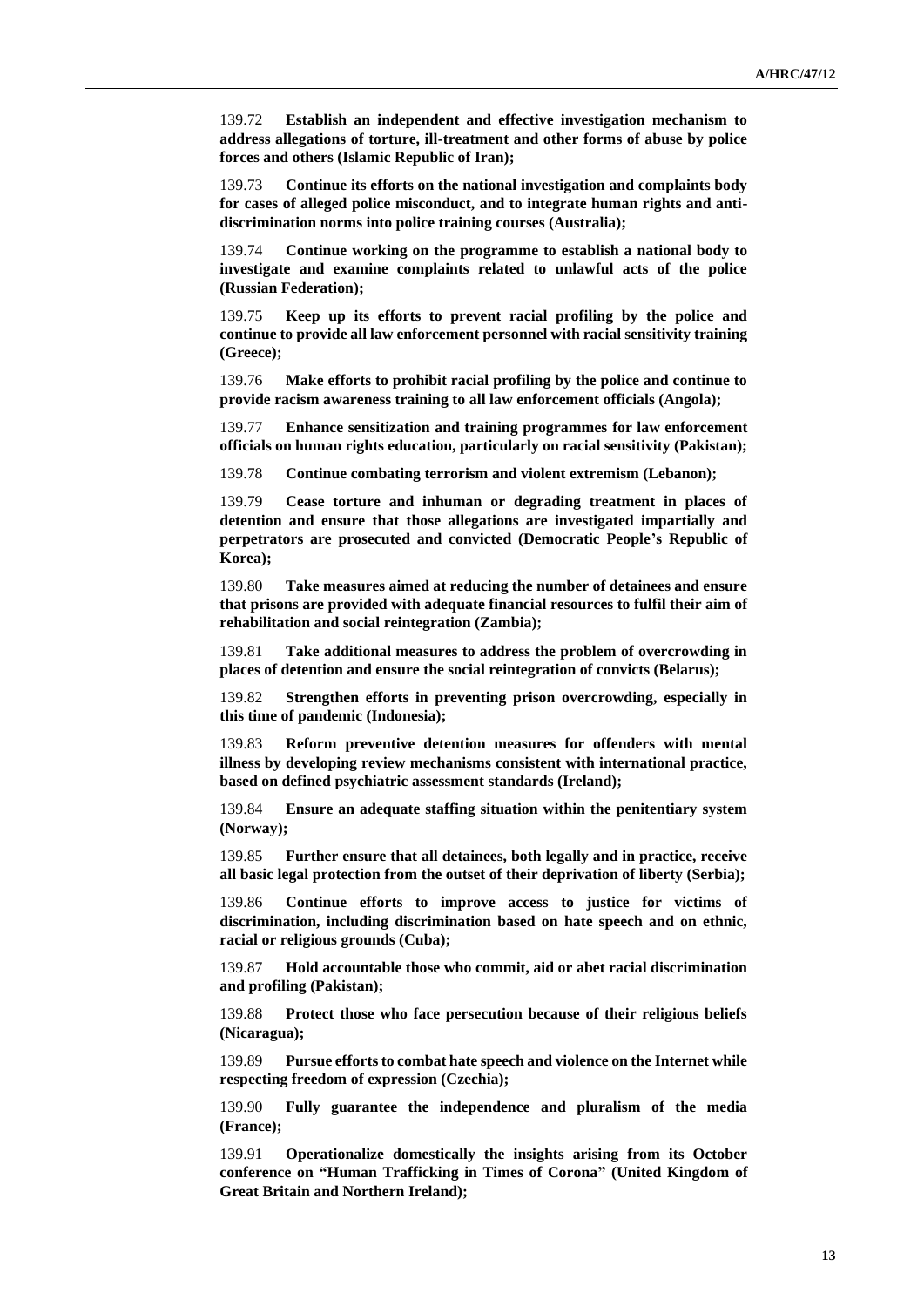139.92 **Investigate reports and identify child victims of sexual exploitation and trafficking, and ensure that perpetrators are brought to justice (Botswana);**

139.93 **Take further measures to strengthen economic and social inclusion of victims of trafficking through the provision of vocational training, language courses and job placement (Cambodia);**

139.94 **Ensure the thorough investigation of human trafficking cases and the prosecution of perpetrators (Cyprus);**

139.95 **Put in place every measure to combat human trafficking and ensure the implementation of effective victim protection (France);**

139.96 **Ensure that cases of human trafficking continue to be investigated, that perpetrators are brought to justice and that the victims are adequately compensated (Greece);**

139.97 **Strengthen efforts to thoroughly investigate all cases of human trafficking and ensure victim access to justice and remedies (Liechtenstein);**

139.98 **Enhance ongoing measures to combat trafficking in persons and the exploitation of children, and ensure that perpetrators are brought to justice (Myanmar);**

139.99 **Adopt further measures to combat human trafficking, and protect the rights of victims, as well as the rights of migrants (Nigeria);**

139.100 **Take further measures to harmonize protection standards for victims of child trafficking throughout the country (Republic of Moldova);**

139.101 **Continue efforts to strengthen legislative measures to combat human trafficking and to reinforce monitoring mechanisms in this field (Tunisia);**

139.102 **Take further measures to harmonize protection standards for victims of child trafficking throughout its territory, and refine its data collection to cover all forms of trafficking and sexual exploitation of children (Sri Lanka);**

139.103 **Redouble its efforts to facilitate access of persons with disabilities to the labour market by ensuring effective implementation of the Employment of People with Disabilities Act (Thailand);**

139.104 **Provide appropriate job opportunities for persons with disabilities (Islamic Republic of Iran);**

139.105 **Strengthen measures to increase job opportunities for women in fulltime employment sectors (Myanmar);**

139.106 **Better enforce human rights compliance by private economic actors with a view to reducing the gender pay gap and to diversifying career options for all (Viet Nam);**

139.107 **Take appropriate measures to eliminate discrimination against women in the labour market and to reduce the gender pay gap (Uganda);**

139.108 **Implement campaigns and measures to reduce the pay gap between men and women (Belgium);**

139.109 **Further promote measures that ensure the economic and social empowerment of women, mainly through reducing the gender pay gap (Ethiopia);**

139.110 **Further strengthen measures to promote equality between women and men, in particular regarding equal pay and the participation of women on the boards and in the chief executive offices of companies (France);**

139.111 **Further pursue its efforts to narrow the gender pay gap and to ensure equal opportunities for women in the labour market (Greece);**

139.112 **Reduce the wage gap between women and men in employment (Iraq);**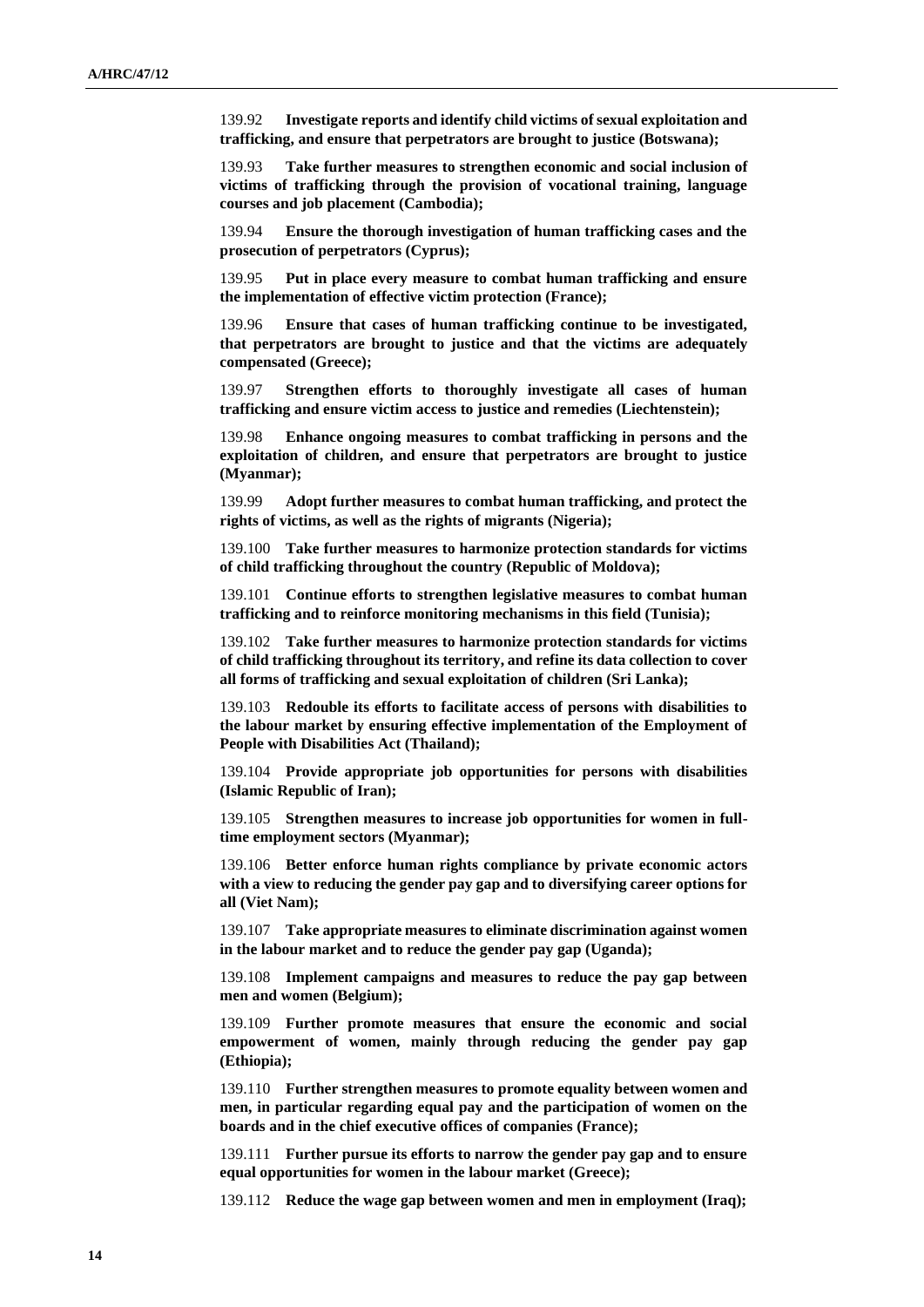139.113 **Implement concrete measures to reduce the gender pay gap (Lithuania);**

139.114 **Promote the principle of equal pay for work of equal value and minimize the gender pay gap (Maldives);**

139.115 **Redouble efforts to address the gender pay gap (Mozambique);**

139.116 **Continue efforts to narrow down and eventually eliminate the gender pay gap for equal work with men (Myanmar);**

139.117 **Enhance efforts to reduce the high wage gap by enforcing the principle of gender equality (Slovenia);**

139.118 **Eliminate the gender pay gap (Somalia);**

139.119 **Continue efforts to implement the national development programme to combat poverty, preserve peace and protect the environment (Libya);**

139.120 **Make progress towards an economic and social recovery, with a human rights approach to face the effects of the COVID-19 pandemic, taking into account the special needs of vulnerable groups in society (Chile);**

139.121 **Implement a national strategy for the prevention and reduction of poverty, which gives priority to the most vulnerable sectors and incorporates the response to the socioeconomic impact of COVID-19 in the short, medium and long term (Cuba);**

139.122 **Examine the COVID-19-related long-term consequences for the state of human rights protection in Austria with a special focus on the situation of women and children affected by domestic violence (Germany);**

139.123 **Take further measures to reduce poverty among older persons, particularly older women and older migrants (Malaysia);**

139.124 **Continue to increase the availability and accessibility of child and adolescent mental health services and programmes (Timor-Leste);**

139.125 **Continue to increase the availability and accessibility of child and adolescent mental health services and programmes (Portugal);**

139.126 **Guarantee access to sexual and reproductive rights and particularly to abortion (France);**

139.127 **Strengthen measures to address obesity in children and to promote a healthy lifestyle, as recommended by the Committee on the Rights of the Child (Sri Lanka);**

139.128 **Strengthen the legislative framework to expressly prohibit any practice that modifies a person's sexual characteristics without well-founded medical reasons or without the full consent of that person (Uruguay);**

139.129 **Ensure free and timely access to appropriate health care for all, including LGBTI+ persons, children and adolescents, where the young person has sufficient maturity to provide informed consent (Iceland);**

139.130 **End harmful practices, including forced and coercive medical interventions, to ensure the bodily integrity of children with intersex variations (Iceland);**

139.131 **Prohibit any practice that modifies a person's sex characteristics without irrefutable medical reasons and the full and informed consent of the person affected (Malta);**

139.132 **Ensure that the human rights of intersex persons are respected, by developing a medical care protocol ensuring their participation in decisionmaking on medical interventions that affect them (Argentina);**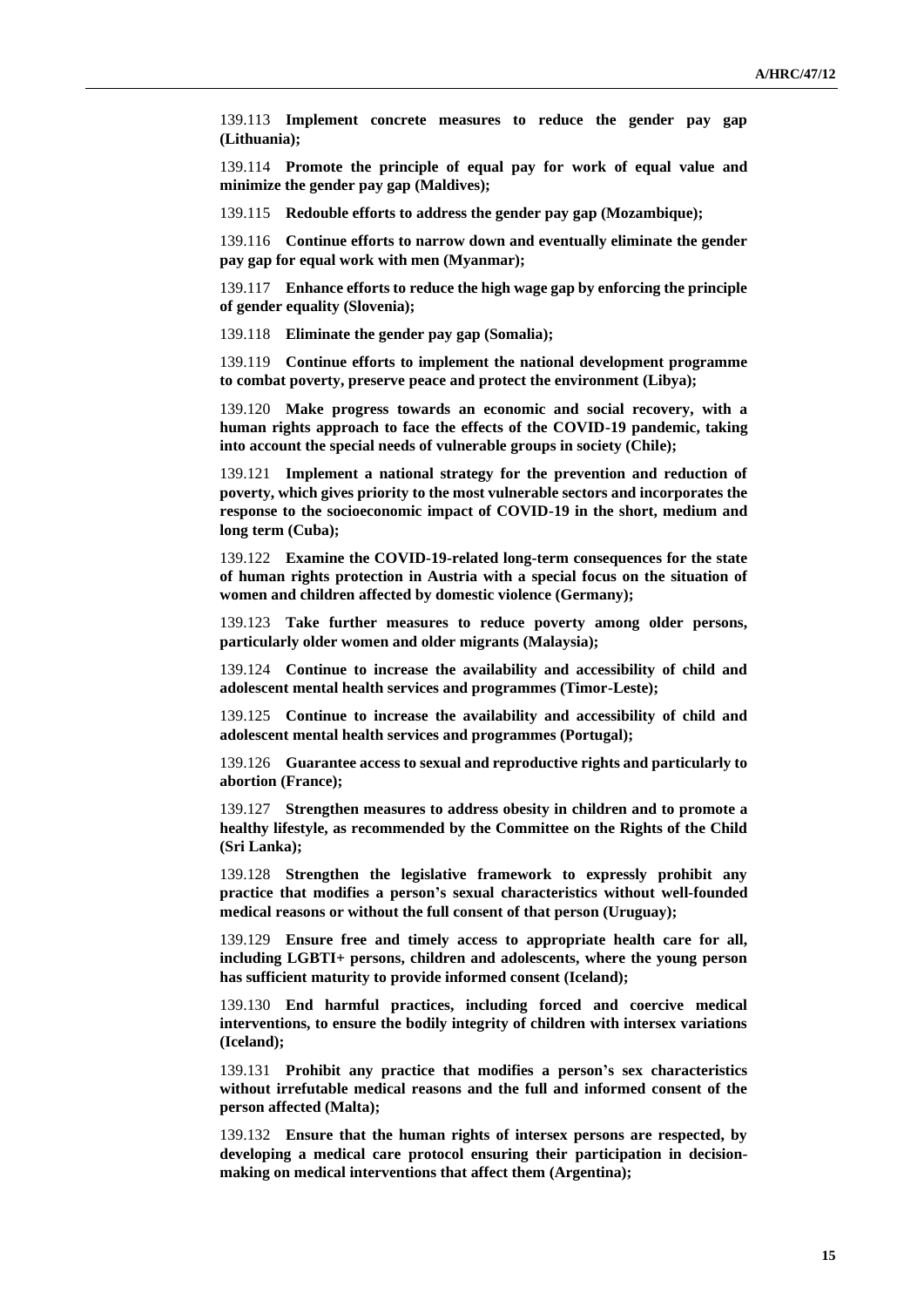139.133 **Strengthen access for all children to free, equitable and quality primary and secondary education, regardless of their socioeconomic status (Sri Lanka);**

139.134 **Strengthen efforts to access quality education for all children, regardless of their socioeconomic status (Maldives);**

139.135 **Increase awareness of cultural diversity, non-discrimination and tolerance in the education system (Turkey);**

139.136 **Intensify efforts to promote equal opportunities for access to education for Roma children at all levels (Ghana);**

139.137 **Continue efforts to promote equal access to education for children from ethnic minorities, such as Roma (Peru);**

139.138 **Provide equal opportunities and access to education for Roma minorities at all levels (Islamic Republic of Iran);**

139.139 **Strengthen access for all children, including Roma children, to equitable, quality and free primary and secondary education (Senegal);**

139.140 **Ensure equal opportunities in the area of education and leisure activities for children and youth, including of non-Austrian background, as well as ensure full implementation of the Constitution provision on indigenous minorities, including through systemic support of bilingual schools (Czechia);**

139.141 **Ensure that children with migration or minority backgrounds have unhindered and equal access to education (Bangladesh);**

139.142 **Take all necessary measures to ensure that children of immigrant origin have unrestricted and equal access to education (Nicaragua);**

139.143 **Take concrete steps to promote inclusive education for children with disabilities in the mainstream school system (Bahamas);**

139.144 **Enhance its ongoing efforts on human rights education campaigns, especially those on the rights of women, children, the elderly and minorities (Turkmenistan);**

139.145 **Continue to promote human rights education, awareness-raising and promoting dialogue and tolerance (Bosnia and Herzegovina);**

139.146 **Strengthen training efforts in human rights (Luxembourg);**

139.147 **Continue its efforts at the international level towards promotion of human rights through education projects (Mongolia);**

139.148 **Strengthen policies to promote gender equality, increase women's participation in the political sphere, and eliminate the wage gap (Ecuador);**

139.149 **Expand representation of women in political decision-making positions, especially at the level of states and municipalities (Lithuania);**

139.150 **Strengthen the efforts to increase the participation of women in political decision-making positions (Romania);**

139.151 **Adopt a comprehensive strategy to eliminate discriminatory stereotypes regarding the roles and responsibilities of women and men in the family and in society (Bahamas);**

139.152 **Adopt a comprehensive strategy to eliminate discriminatory stereotypes of women and their portrayal as sexual objects, and ensure that children are educated about responsible sexual behaviour (Marshall Islands);**

139.153 **Strengthen its efforts to eliminate discriminatory stereotypes regarding the roles and responsibilities of women and men in the family and in society (Timor-Leste);**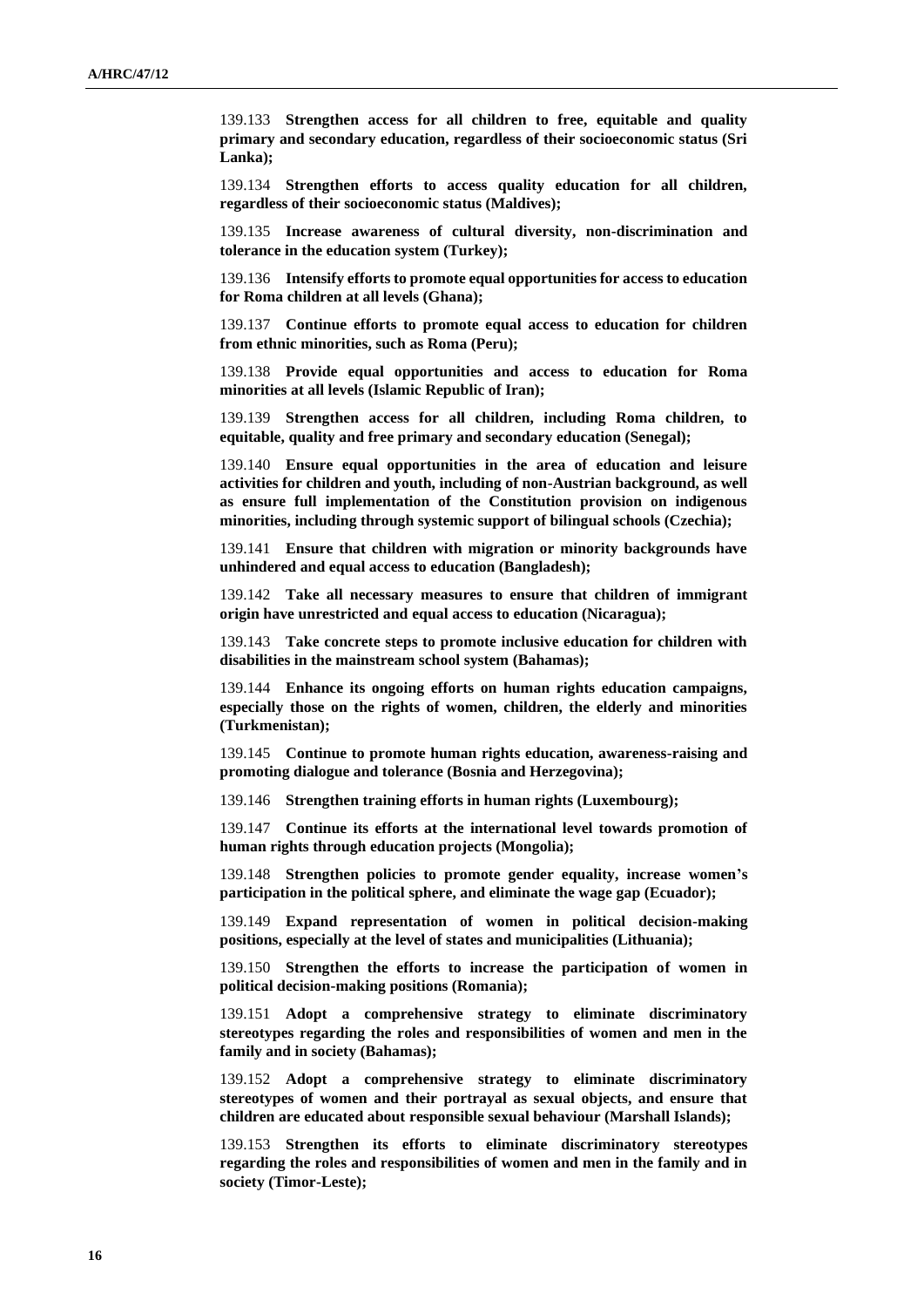139.154 **Work to combat discrimination against women and improve access for persons with disabilities in the workplace (United States of America);**

139.155 **Pursue policies to strengthen the promotion and protection of the rights of women, notably those who are minorities, immigrants and refugees (Barbados);**

139.156 **Counter all forms of discrimination against women and girls with disabilities (Jordan);**

139.157 **Adopt a common official statistical framework, coordinated at the federal level, to record more accurately the crime of femicide and other crimes of violence against women (Spain);**

139.158 **Adopt a new national action plan to prevent gender-based violence against women that includes improved data collection on gender-based violence and femicide (Sweden);**

139.159 **Establish a new national action plan to address violence against women and ensure that it is supported with adequate resources (Canada);**

139.160 **Implement and update the national action plan on combating violence against women (Israel);**

139.161 **Adopt comprehensive measures aimed at preventing, combating and punishing all forms of gender-based violence against women (Togo);**

139.162 **Adopt comprehensive measures to prevent, combat and punish all forms of gender-based violence against women (Lithuania);**

139.163 **Adopt necessary measures to ensure that victims of violence and sexual abuse have full access to adequate shelters and counselling centres (Belgium);**

139.164 **Create a new national action plan on protection against violence for women, which also considers women with disabilities, women with precarious residence permits, asylum seekers and women with mental illness (Netherlands);**

139.165 **Redouble efforts to eliminate all kinds of violence and discrimination against women and girls, regardless of their migratory status (Brazil);**

139.166 **Take further concrete steps to increase accessibility to shelters and support services for the victims of sexual and domestic violence (Croatia);**

139.167 **Ensure that survivors of sexual and domestic violence have unrestricted access to shelters and provide adequate financial and human resources to survivors' support services, including for effective victim protection (Iceland);**

139.168 **Take necessary legislative and administrative measures to protect children and women from domestic violence (Islamic Republic of Iran);**

139.169 **Continue its efforts to eliminate all forms of sexual and gender-based violence, including by adopting comprehensive measures to prevent, combat and punish all forms of gender-based violence against women as well as by reinforcing the protection and assistance provided to victims of such violence, and to provide justice to survivors (Liechtenstein);**

139.170 **Adopt comprehensive measures to prevent, combat and punish all forms of violence against women, strengthen the protection and assistance offered to victims of such violence, and prosecute all crimes aimed at women and girls, including refugees and asylum-seeking women and girls (Luxembourg);**

139.171 **Ensure survivors of sexual and domestic violence have unrestricted access to shelters and provide adequate resources to survivors' support services (Malta);**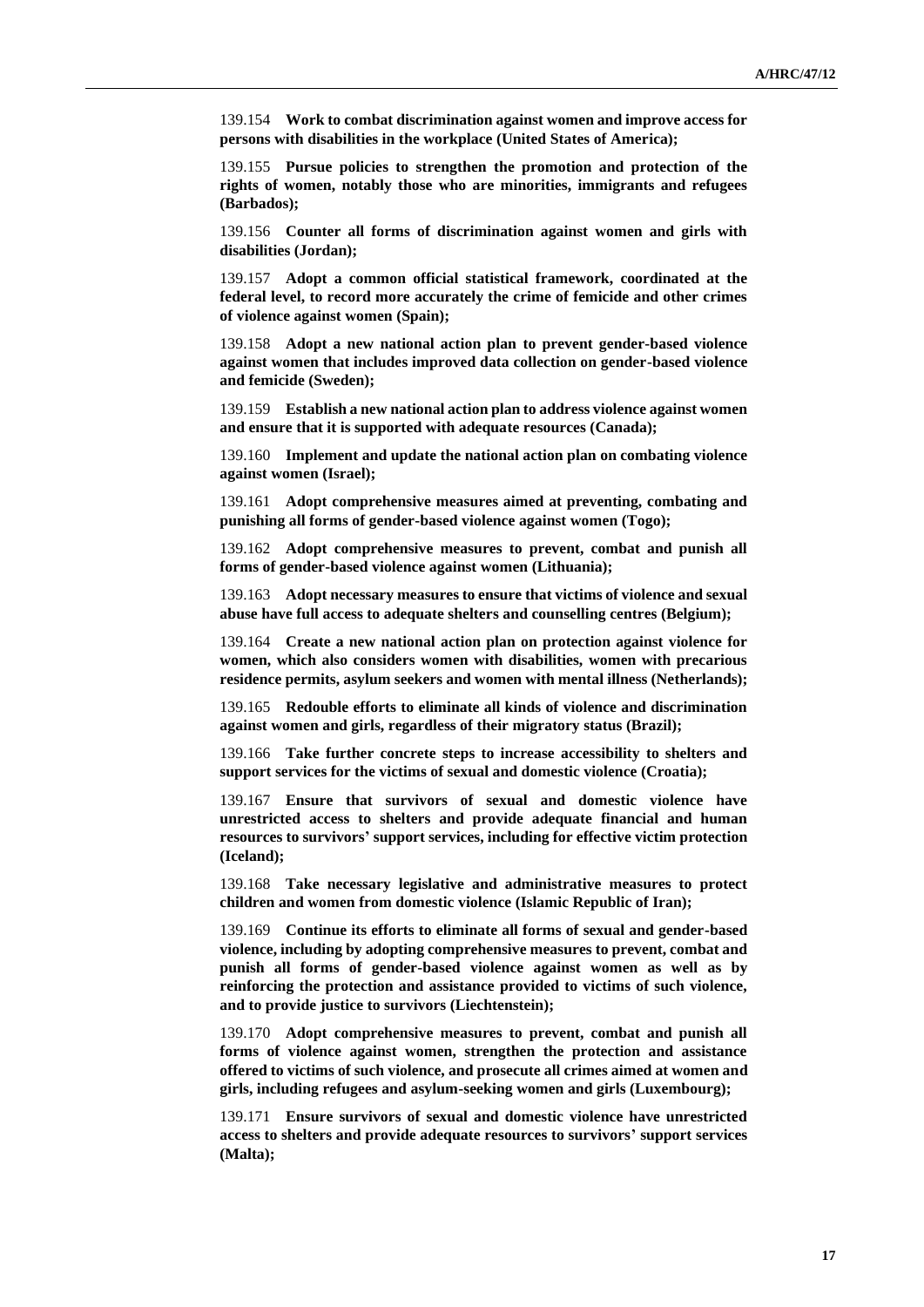139.172 **Strengthen measures to address unreported cases of femicide and domestic violence against women, and hate crimes against migrants, refugees and asylum-seeking women and girls (Myanmar);**

139.173 **Undertake further policy, legal and financial measures to combat all forms of violence against women, including femicide and cases of domestic violence (North Macedonia);**

139.174 **Continue the implementation of policies in the fields of prevention, protection and prosecution in relation to domestic violence and extend it to all forms of gender-based violence (Romania);**

139.175 **Continue its work aimed at preventing violence against women, including within family settings (Russian Federation);**

139.176 **Intensify efforts to protect all children and provide them with better access to childhood services (Barbados);**

139.177 **Continue to pay special attention to combating poverty and social exclusion of children in Austria (Viet Nam);**

139.178 **Guarantee the same standards of protection and well-being to all children in its territory, regardless of their nationality (Uruguay);**

139.179 **Develop a comprehensive strategy and an implementation plan to protect children from violence (Zambia);**

139.180 **Maintain efforts to further promote gender equality, combat violence against children, and eliminate poverty and social exclusion of children in Austria (Morocco);**

139.181 **Ensure, in accordance with the best interests of the child, adequate monitoring and protection of the situation of asylum-seeking children, in particular their effective tracing and the safeguarding of their educational rights (Spain);**

139.182 **Continue to advocate against corporal punishment by making all parts of the population aware of the legal abolition of such practices (Liechtenstein);**

139.183 **Take further steps to promote equal opportunities for the Roma community in education and employment (India);**

139.184 **Conduct awareness-raising campaigns aimed at the media, public officials and the general public, to combat the stigmatization and prejudice of which children with disabilities may be victims (Belgium);**

139.185 **Develop the national action plan on disability 2021–2030 in a participatory way and formulate a coherent strategy for the deinstitutionalization with a clear time frame and a mechanism for its effective implementation and monitoring (Bulgaria);**

139.186 **Redouble its liaison with stakeholders representing persons with disabilities, particularly in the adoption of the national action plan on disability (Ethiopia);**

139.187 **Continue to implement the national action plan on disabilities 2012– 2021 through consultations with persons with disabilities and the organizations that represent them (Israel);**

139.188 **Adopt promptly the national action plan on the protection of persons with disabilities 2022–2030, which adequately favours their effective social integration (Spain);**

139.189 **Take further measures to promote the rights of persons with disabilities, as outlined in the extended national action plan on disability (Japan);**

139.190 **Continue the implementation of the national plan on persons with disabilities (Lebanon);**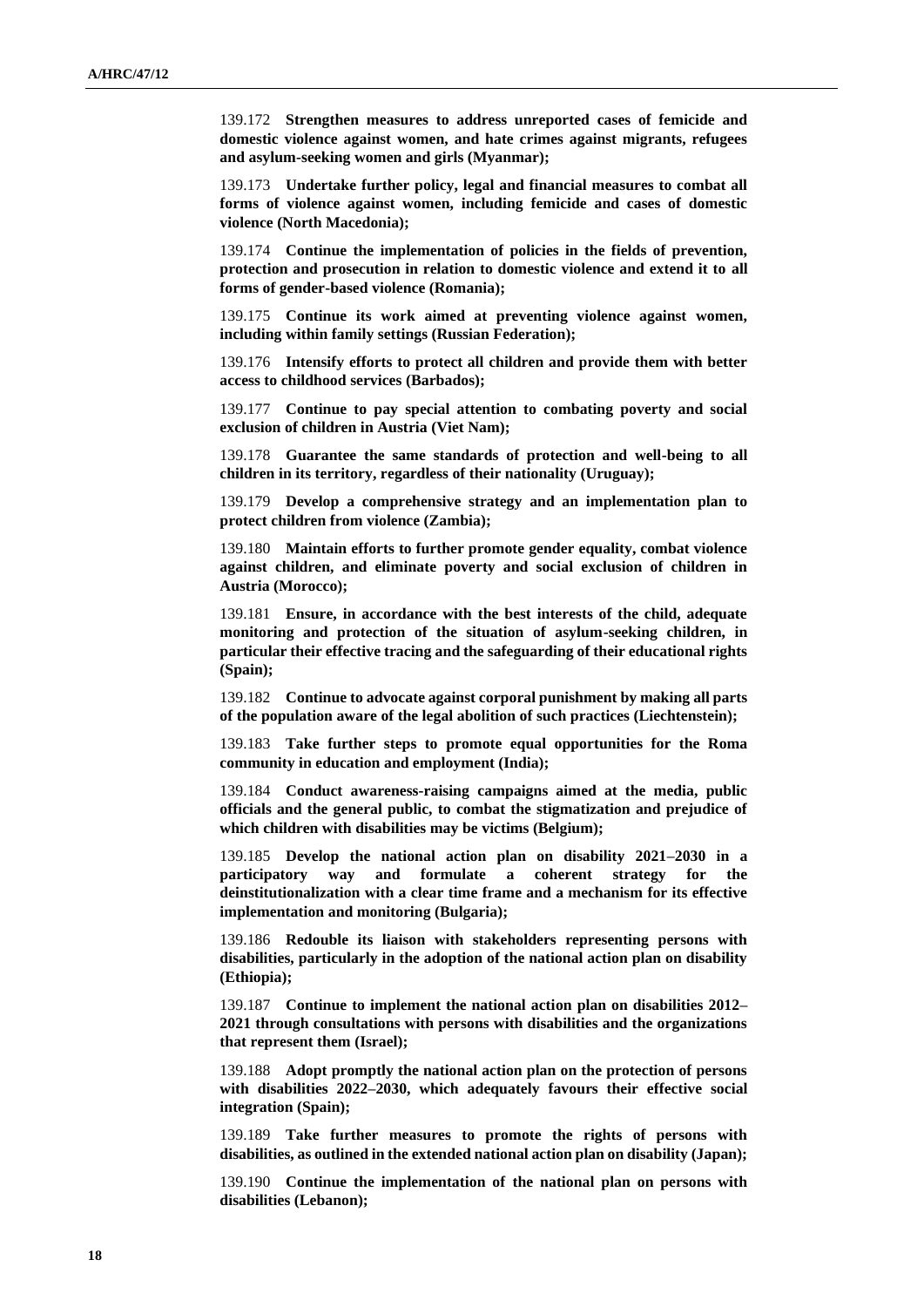139.191 **Undertake actions ensuring the fulfillment of the national action plan on disability, including more thorough consultations with organizations representing persons with disabilities (Poland);**

139.192 **Involve the civil society organizations working in the area of the rights of persons with disabilities in the current process of the implementation of the national action plan on disability for 2022–2030 (Qatar);**

139.193 **Continue efforts to support persons with disabilities, by ensuring their accessibility to the labour market and social welfare benefits (Cyprus);**

139.194 **Consider a twin-track approach to disability inclusion in international cooperation, with special consideration for women and children with disabilities (Indonesia);**

139.195 **Ensure that an effective legal remedy and independent legal counsel for asylum seekers be guaranteed under the new procedures introduced with the establishment of the federal agency for provision of care and support (Sweden);**

139.196 **Refrain from polarizing populist campaigns against migrant communities and take a firm public stance against racist speeches (Turkey);**

139.197 **Make an effort to improve the protection of the rights of migrants and asylum seekers (Uganda);**

139.198 **Further increase efforts aimed at the protection of asylum seekers and migrants (Ukraine);**

139.199 **Ensure the immediate assignment of a legal guardian to all unaccompanied minors who arrive in the country, without delays or preconditions (Uruguay);**

139.200 **Prosecute all hate crimes and assaults against migrants (Burkina Faso);**

139.201 **Ensure that obligations under the International Covenant on Economic, Social and Cultural Rights are fully met with regard to migrants and refugees, in particular, the rights to liberty and personal freedoms and the rights of unaccompanied refugee minors (Canada);**

139.202 **Stop the implementation of policies and measures that violate the rights of migrants and effectively protect their rights (China);**

139.203 **Strengthen policies and programmes targeting asylum seekers or migrants, with measures that guarantee systematic and free legal assistance (Costa Rica);**

139.204 **Reinforce the capacity of the federal office for immigration to process refugee claims of asylum seekers, ensuring that the principle of non-refoulement is observed at all times (Afghanistan);**

139.205 **Continue applying measures to protect asylum seekers by facilitating the asylum application process and the relocation of asylum seekers to Austria (Cyprus);**

139.206 **Implement concrete actions based on respect for all human rights of asylum seekers and refugees, particularly boys, girls and adolescents, and the full observance of due process (El Salvador);**

139.207 **Strengthen efforts to ensure that every asylum-seeking child benefits from child protection safeguards, and that the United Nations Children's Fundrecommended minimum standards for the protection of children in refugee accommodation centres are applied (Fiji);**

139.208 **Continue to ensure adequate and independent legal assistance to asylum seekers (India);**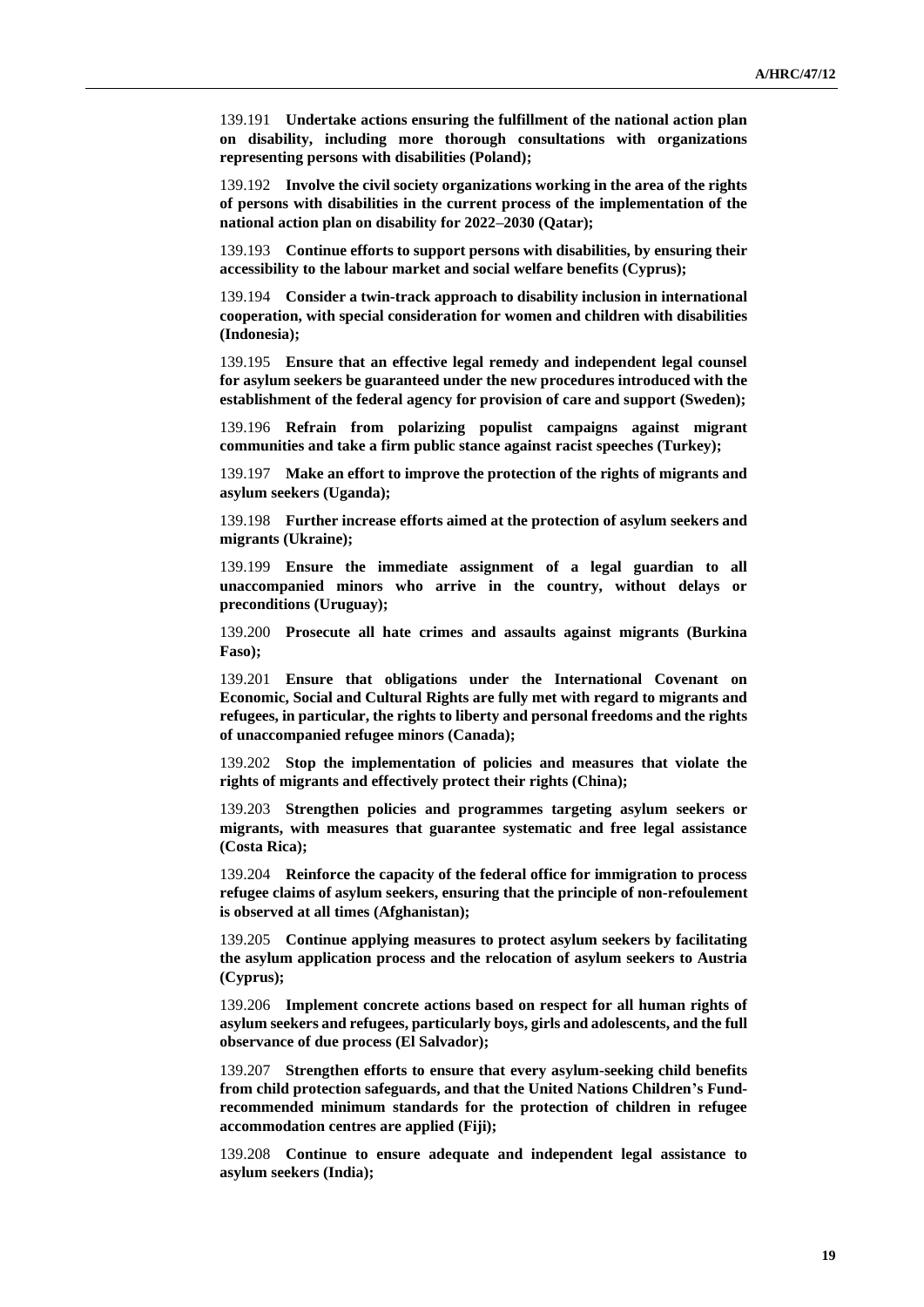139.209 **Strengthen the capacity to process refugee applications, provide adequate legal assistance to applicants and guarantee the principle of nonrefoulement (Mexico);**

139.210 **Implement its international obligations and commitments related to migrant and refugee protection through specific policies and programmes (Pakistan);**

139.211 **Establish a mechanism to ensure independent and competent legal counsel for asylum seekers (Philippines);**

139.212 **Continue to raise public awareness to eliminate prejudice and stereotypes against migrants and refugees, and take further measures to translate integration efforts into effective practice on the ground (Republic of Korea);**

139.213 **Pay particular attention to its human rights obligations in the context of the significant influx of migrants to the country from the Middle East and North Africa (Russian Federation).**

140. **The following recommendations will be examined by Austria, which will provide responses in due time, but no later than the forty-seventh session of the Human Rights Council.**

140.1 **Ratify the Optional Protocol to the Convention on the Rights of the Child on a communications procedure (Czechia);**

140.2 **Ratify the Optional Protocol to the Convention on the Rights of the Child on a communications procedure (Gabon);**

140.3 **Ratify the Optional Protocol to the Convention on the Rights of the Child on a communications procedure (Germany);**

140.4 **Ratify the Optional Protocol to the Convention on the Rights of the Child on a communications procedure (Italy);**

140.5 **Consider ratifying the Optional Protocol to the Convention on the Rights of the Child on a communications procedure (Tunisia);**

140.6 **Work towards ratifying the Optional Protocol to the Convention on the Rights of the Child on a communications procedure (Liechtenstein);**

140.7 **Speed up efforts to ratify the Optional Protocol to the Convention on the Rights of the Child on a communications procedure (Slovakia);**

140.8 **Adopt an open, merit-based process when selecting national candidates for United Nations treaty body elections (United Kingdom of Great Britain and Northern Ireland);**

140.9 **Reinvigorate efforts aimed at the finalization and subsequent implementation of the national action plan for human rights (Georgia);**

140.10 **Develop a national human rights action plan in line with OHCHR guidelines to ensure participation of civil society (Kazakhstan);**

140.11 **Address the COVID-19 pandemic-related challenges in its national human rights action plan update (Lithuania);**

140.12 **Adopt the comprehensive national human rights action plan (Mongolia);**

140.13 **Develop a national human rights action plan with concrete and measurable objectives ensuring meaningful participation of civil society (Norway);**

140.14 **Develop a plan of action in the area of human rights (Qatar);**

140.15 **Finalize and adopt a comprehensive national human rights action plan and continue to ensure the effective implementation of existing thematic national**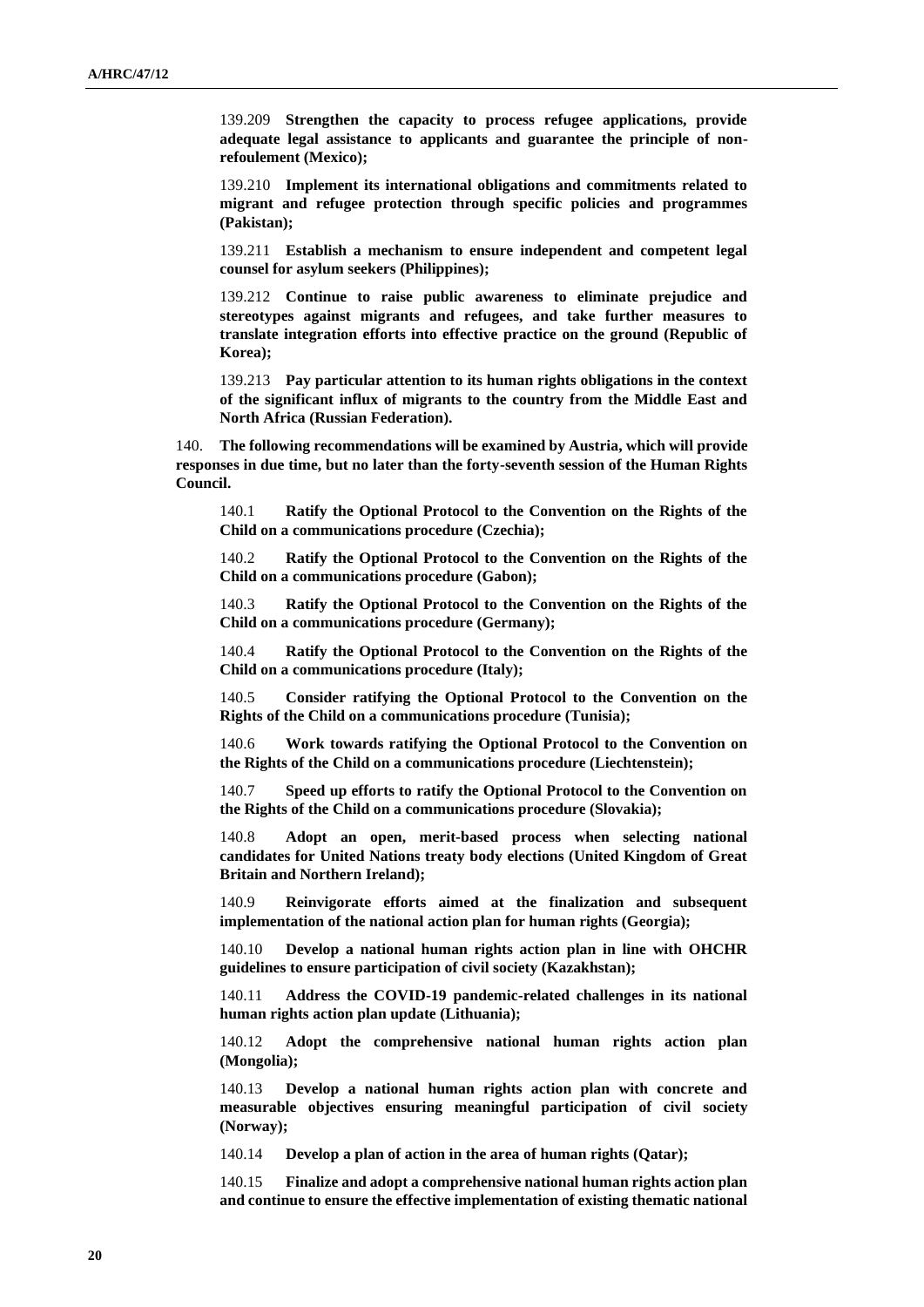**action plans, including the national action plan on disability and the national action plan on combating violence against women (Republic of Korea);**

140.16 **Strengthen measures to raise public awareness with a special focus on combating hate speech, racism, discrimination, xenophobia and Islamophobia (Algeria);**

140.17 **Adopt national legislation regulating the activity of transnational companies with a human rights-based approach (Costa Rica);**

140.18 **Review current regulations, including the law on senior citizens' residences and the law on hospitalization, to ensure that no person is deprived of his or her liberty against his or her will on account of a disability (Mexico);**

140.19 **Adopt codes of conduct for politicians prohibiting the use of racist speeches, and make necessary arrangements for those to adopt approaches for supporting integration rather than isolation and alienation (Turkey);**

140.20 **Promote specific policies for supporting the family as it is the basic and natural unit of society (Egypt);**

140.21 **Evaluate developing programmes to reduce the gender pay gap and promote the integration of women with disabilities, ethnic minorities and migrants into the labour market (Peru);**

140.22 **Strengthen policies and measures in the field of labour, including by considering ratifying the International Labour Organization Domestic Workers Convention, 2011 (No. 189) (Brazil);**

140.23 **Study, in close consultation with stakeholders, the possibility of a universal basic income (Haiti);**

140.24 **Take all necessary measures to strengthen the promotion and protection of the human rights of older persons, particularly the current situation of extreme vulnerability they face in the context of the COVID-19 pandemic (Argentina);**

140.25 **Continue to respect economic, social and cultural rights, including social protection without discrimination (Slovakia);**

140.26 **Continue strengthening successful policy to increase access to education, health and integration into the labour market for women with disabilities, ethnic minority groups, migrants, refugees and asylum seekers (Somalia);**

140.27 **Strengthen policies and measures in the field of education, including by considering ratifying the Convention against Discrimination in Education of the United Nations Educational, Scientific and Cultural Organization (Brazil);**

140.28 **Ensure financial and other resources for bilingual education of national minorities, in the capital and in relevant regions (Croatia);**

140.29 **Ensure comprehensive bilingual education for the Slovenian national minority from nursery through secondary level (Slovenia);**

140.30 **Amend the legal definition of rape in the criminal code to be based on lack of consent. Additionally, provide support and assistance to victims of rape, including bringing the rate of prosecutions and convictions of rape and sexual violence into conformity with the rise in the reporting of such cases (Marshall Islands);**

140.31 **Increase implementation of non-judicial measures for children accused of criminal offences (Montenegro);**

140.32 **Secure adequate resources for minority media and improve access to public media (Slovenia);**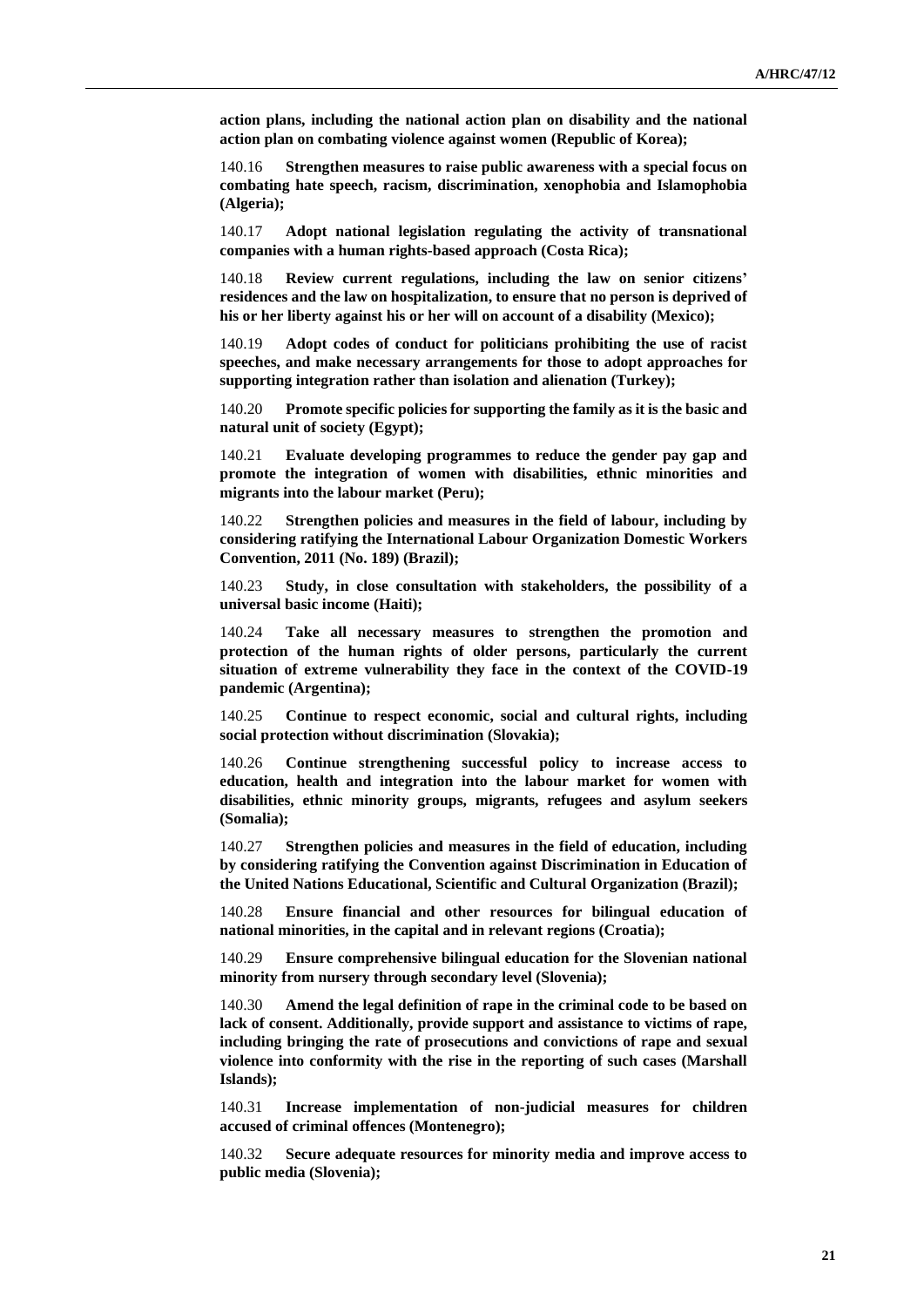140.33 **Grant asylum seekers effective access to the labour market during their asylum proceedings in order to ensure successful integration (Mozambique);**

140.34 **Seek to align its legislation and administrative procedures to allow asylum seekers effective access to the labour market during their asylum procedure (Serbia).**

141. **The recommendations formulated during the interactive dialogue/listed below have been examined by Austria and have been noted by Austria:**

141.1 **Endorse and implement the Compact for Safe, Orderly and Regular Migration (Indonesia);**

141.2 **Ratify the International Convention on the Protection of the Rights of All Migrant Workers and Members of Their Families (Sri Lanka);**

141.3 **Ratify the International Convention on the Protection of the Rights of All Migrant Workers and Members of Their Families (Azerbaijan);**

141.4 **Ratify the International Convention on the Protection of the Rights of All Migrant Workers and Members of Their Families (Togo);**

141.5 **Ratify the International Convention on the Protection of the Rights of All Migrant Workers and Members of Their Families (Rwanda);**

141.6 **Sign and ratify the International Convention for the Protection of the Rights of All Migrant Workers and Members of Their Families (Egypt);**

141.7 **Sign and ratify the International Convention on the Protection of the Rights of All Migrant Workers and Members of Their Families (Honduras);**

141.8 **Consider ratifying the International Convention on the Protection of the Rights of All Migrant Workers and Members of Their Families (Bangladesh);**

141.9 **Consider ratifying the International Convention on the Protection of the Rights of All Migrant Workers and Members of their Families (Indonesia);**

141.10 **Consider ratifying the International Convention on the Protection of the Rights of All Migrant Workers and Members of Their Families (Senegal);**

141.11 **Consider the ratification of the International Convention on the Protection of the Rights of All Migrant Workers and Members of Their Families (Philippines);**

141.12 **Ratify the International Convention on the Protection of the Rights of All Migrant Workers and Members of Their Families and the Optional Protocol to the International Covenant on Economic, Social and Cultural Rights (Chile);**

141.13 **Undertake concrete actions towards the ratification of the International Convention on the Protection of the Rights of All Migrant Workers and Members of Their Families (El Salvador);**

141.14 **Strengthen the national legislative framework, in particular by ratifying the International Convention on the Protection of the Rights of All Migrant Workers and Members of Their Families (Algeria);**

141.15 **Ratify the International Convention on the Protection of the Rights of All Migrant Workers and Members of Their Families, the Domestic Workers Convention, 2011 (No. 189) of the International Labour Organization, and the Optional Protocol to the International Covenant on Economic, Social and Cultural Rights, and sign the Global Compact for Safe, Orderly and Regular Migration (Bolivarian Republic of Venezuela);**

141.16 **Sign and ratify the Optional Protocol to the International Covenant on Economic, Social and Cultural Rights (Honduras);**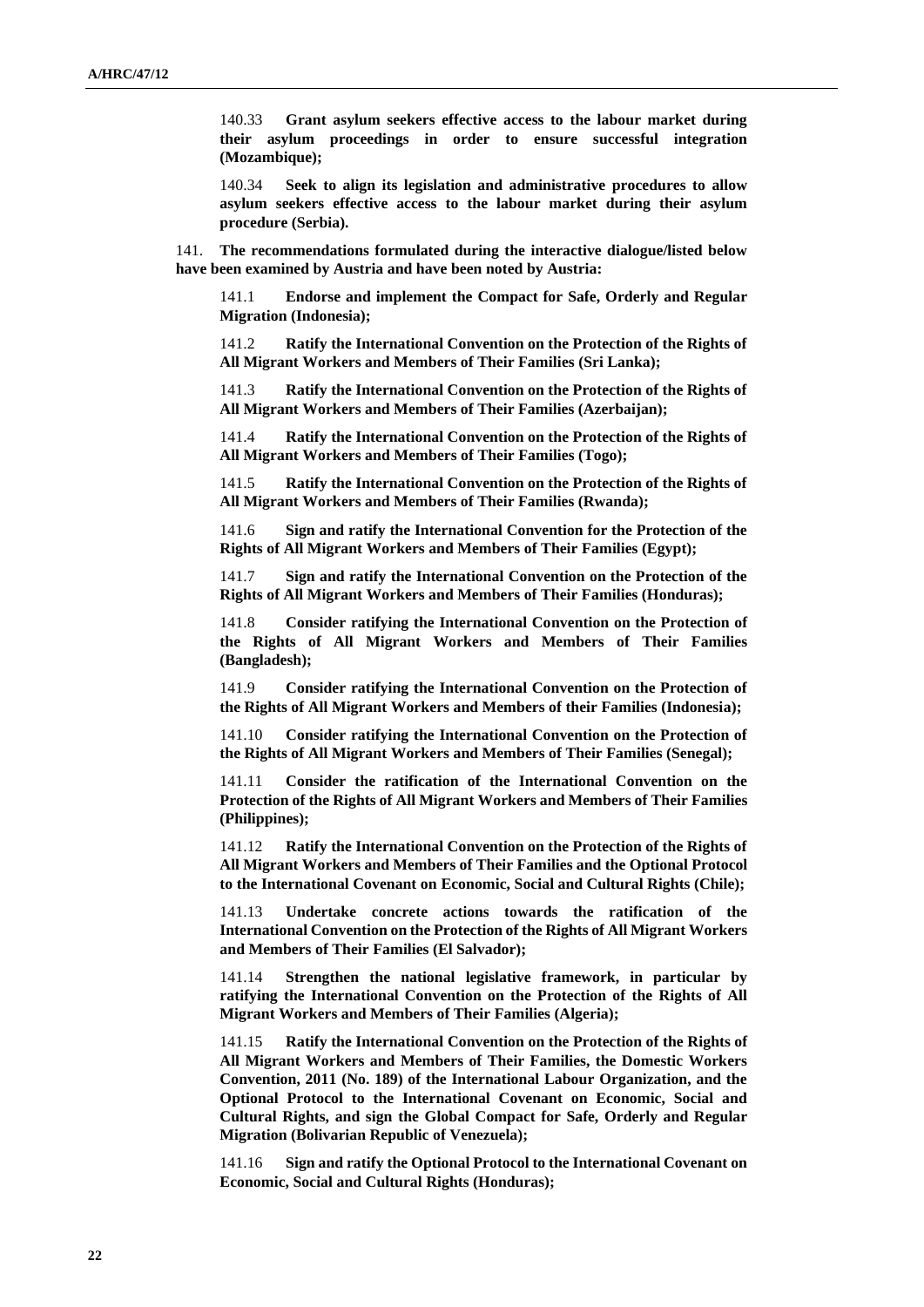141.17 **Sign and ratify the Optional Protocol to the International Covenant on Economic, Social and Cultural Rights (Italy);**

141.18 **Ratify the Optional Protocol to the International Covenant on Economic, Social and Cultural Rights and the Optional Protocol to the Convention on the Rights of the Child on a communications procedure (Albania);**

141.19 **Ratify the Optional Protocol to the International Covenant on Economic, Social and Cultural Rights and accept the competence of the Committee as regards the inquiry procedure and inter-State communications (Finland);**

141.20 **Ratify the Optional Protocol to the International Covenant on Economic, Social and Cultural Rights (France) (Gabon);**

141.21 **Consider ratifying the Optional Protocol to the International Covenant on Economic, Social and Cultural Rights (El Salvador);**

141.22 **Ratify the Violence and Harassment Convention, 2019 (No. 190) of the International Labour Organization (Namibia);**

141.23 **Accede to the International Convention against the Recruitment, Use, Financing and Training of Mercenaries (Armenia);**

141.24 **Ratify Protocol No. 12 to the European Convention on Human Rights, in order to ensure the effective prohibition of discrimination (Spain);**

141.25 **Reform its Constitution to incorporate the protection of all human rights, and demonstrate its will to respect them with the approval and application of a national human rights plan (Bolivarian Republic of Venezuela);**

141.26 **Continue its efforts to improve its legal and institutional frameworks for protection against discrimination, and to establish a systematic data collection mechanism to record incidents of racism, racial discrimination, xenophobia and related intolerance, in order to ensure that all incidents are investigated and prosecuted, and that the perpetrators are punished (State of Palestine);**

141.27 **Strengthen efforts to improve protection against discrimination on all prohibited grounds, particularly by harmonizing national legislation (Sudan);**

141.28 **Ensure uniform protection from all forms of discrimination by harmonizing national legislation (Sweden);**

141.29 **Consider amending the Equal Treatment Act and other acts addressing discrimination with a view to ensuring substantive and procedural protection against discrimination with regard to all prohibited grounds of discrimination (Bulgaria);**

141.30 **Take effective legislative and administrative measures to combat discrimination against Muslims, Roma and other minority groups (China);**

141.31 **Continue to harmonize the national legislation against discrimination in order to ensure protection from all forms of discrimination, including on the basis of age, religion and belief, as well as sexual orientation and gender identity (Croatia);**

141.32 **Harmonize at all levels anti-discrimination legislation to protect all persons regardless of age, religion or belief, sexual orientation and gender identity (Denmark);**

141.33 **Adopt legislative measures to eradicate all forms of discrimination and to prohibit racial and ethnic profiling by the police (Ecuador);**

141.34 **Revise and harmonize its anti-discrimination laws and improve its anti-discrimination institutions and their efficiency and approachability to ensure effective protection against all forms of discrimination, including against**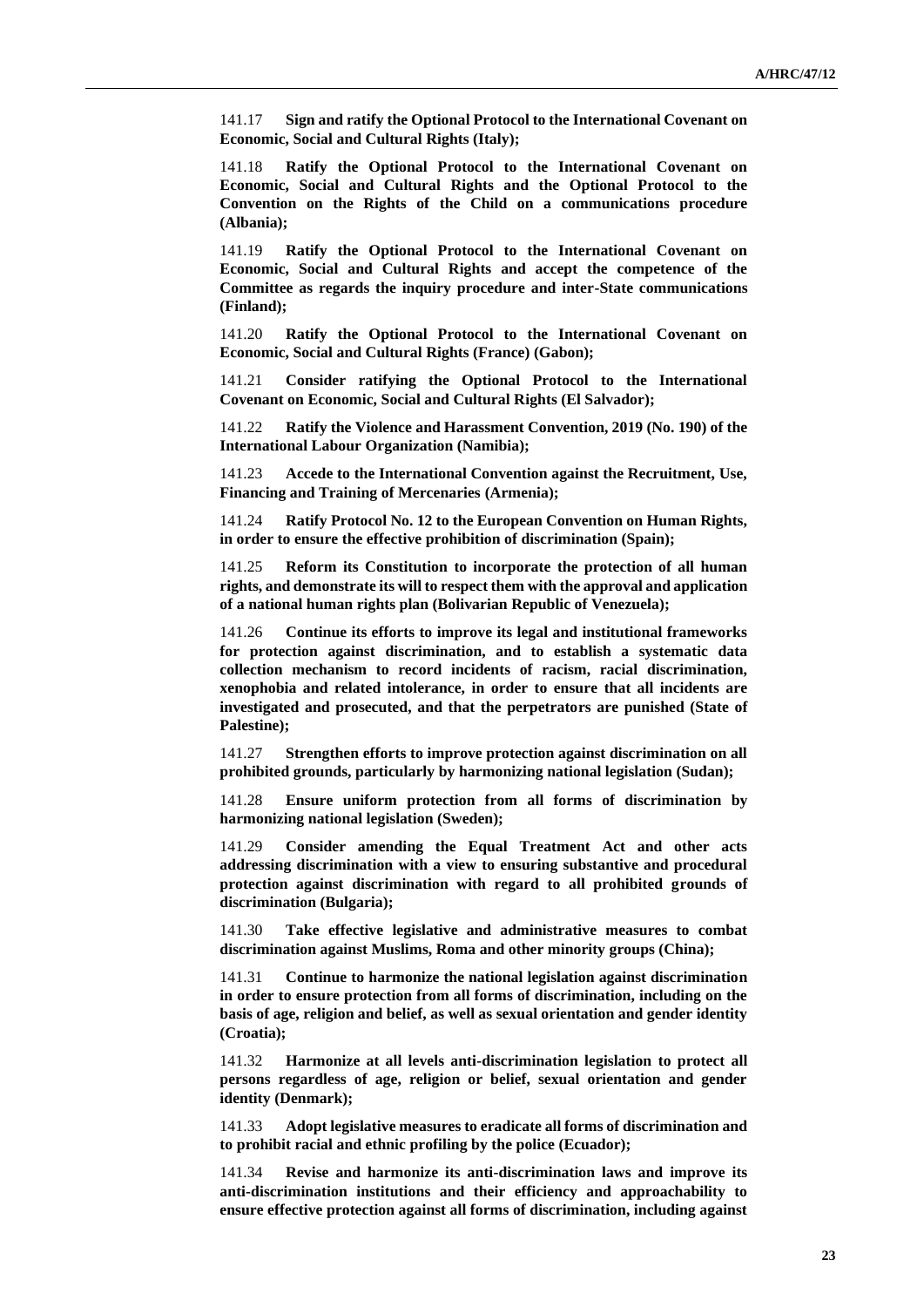**persons with disabilities, and children and young persons in the asylum procedure (Finland);**

141.35 **Develop transparent nationwide and inclusive anti-discrimination legislation and administrative measures to protect the rights of all communities in Austria, including in particular Muslims, who are being increasingly discriminated against and targeted by Islamophobia (Islamic Republic of Iran);**

141.36 **Consolidate and strengthen existing anti-discrimination legislation to provide comprehensive equal protection, particularly in access to goods and services, on all prohibited grounds of discrimination (Ireland);**

141.37 **Continue the ongoing efforts to prevent and fight discrimination on any ground, including by harmonizing and extending the scope of antidiscrimination laws (Italy);**

141.38 **Continue consolidating the normative framework to effectively combat all forms of discrimination (Montenegro);**

141.39 **Ensure equal protection from all forms of discrimination, including by harmonizing and strengthening the scope of anti-discrimination laws, in particular with respect to religion and belief and sexual orientation and gender identity (Netherlands);**

141.40 **Increase efforts to eradicate Islamophobia and anti-Muslim incidents and introduce a comprehensive data collection system offering a view of cases of such incidents, including hate speech and hate crime (Turkey);**

141.41 **Avoid unequal treatment or discrimination of certain groups on ideological or religious grounds and ensure the constitutionality of laws (Turkey);**

141.42 **Guarantee the recognition, protection and defence of minorities' rights in the country, and adopt legislation against discrimination on the basis of religion, age, disability, sexual orientation and gender identity (Costa Rica);**

141.43 **Accept a comprehensive strategy to eliminate all kinds of discrimination on the basis of religion and belief, age, sexual orientation and gender identity (Democratic People's Republic of Korea);**

141.44 **End the exacerbated increase in racism, hate speech, xenophobia, Islamophobia and racial violence against minorities, refugees and migrants (Bolivarian Republic of Venezuela);**

141.45 **Work towards guaranteeing access to legal gender recognition for intersex, transgender and non-binary people to all six current existing options of gender markers, without any barriers, based on self-identification (Malta);**

141.46 **Enact legislation specific to conflict-affected areas and to provide conflict-specific guidance and advice for business enterprises on ensuring respect for human rights to prevent and address the heightened risk of corporate involvement in gross human right violations in conflict-affected areas, including situations of foreign occupation (State of Palestine);**

141.47 **Adopt a national action plan on business and human rights in accordance with the United Nations Guiding Principles on Business and Human Rights (Switzerland);**

141.48 **Adopt a national action plan on business and human rights (Luxembourg);**

141.49 **Develop a national plan on business and human rights, in line with national and international human rights standards in the business sector (Chile);**

141.50 **Develop and adopt a national action plan for business and human rights (Germany);**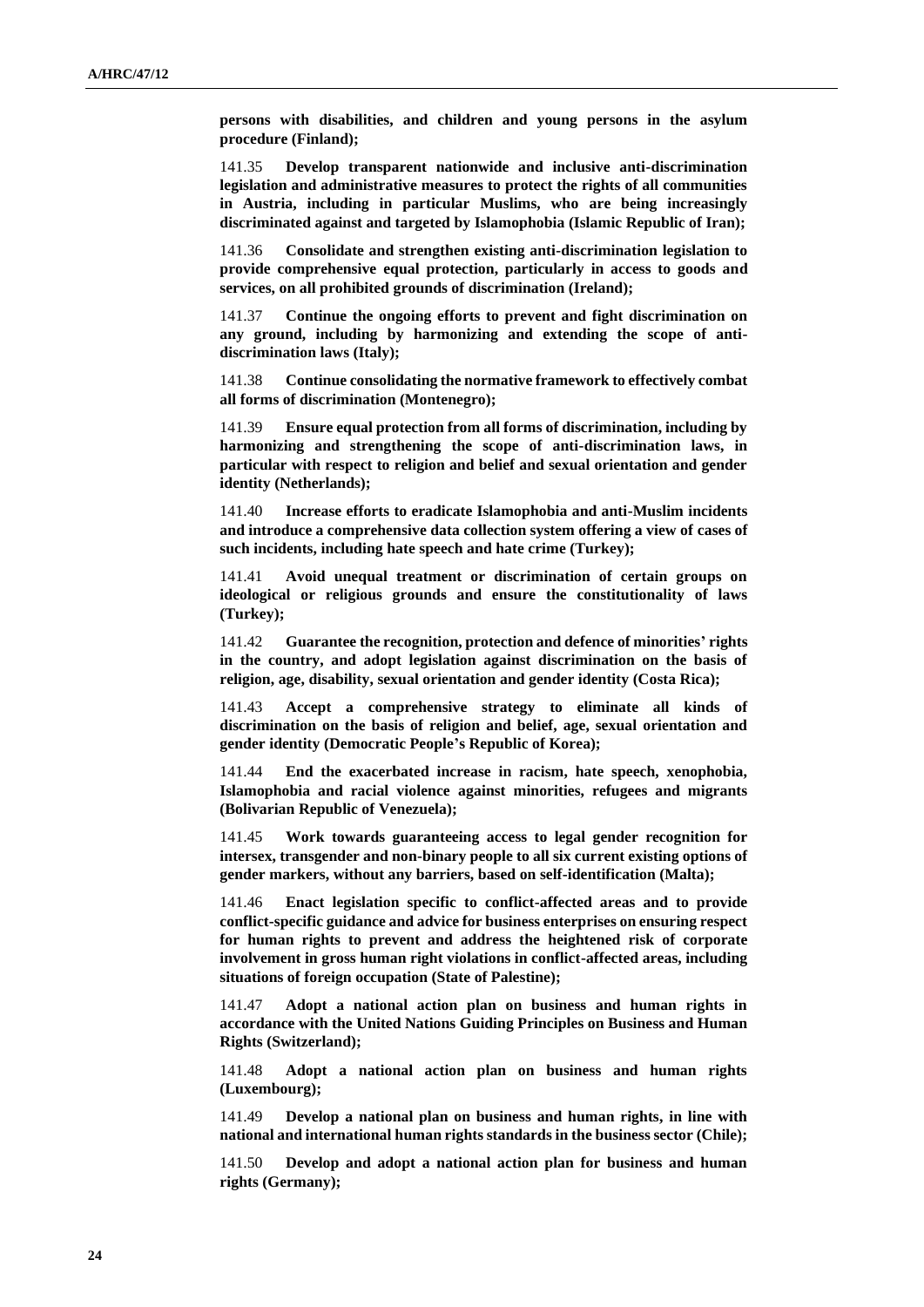141.51 **Strengthen efforts towards respecting human rights in business activities, including the adoption of a national action plan on business and human rights (Japan);**

141.52 **Continue efforts towards the adoption of a national action plan on business and human rights (Mozambique);**

141.53 **Take measures to release an action plan on business and human rights (Poland);**

141.54 **Create an interministerial working group on men and boys to support national gender equality initiatives, with a view to promoting positive masculinity norms and combating violence against men and boys (Haiti);**

141.55 **Guarantee the freedom of religion or belief for all and ensure the rights of Muslims to practice religion freely, including the wearing of veils (Sudan);**

141.56 **Take necessary steps to protect freedom of religion or belief in Austria, including reform to ensure more equitable treatment of registered religious groups, and, ensuring national security measures, consider and minimize the impact on freedom of religion or belief (Australia);**

141.57 **Adopt programmes to increase the participation of ethnic minorities in public and political life (Jordan);**

141.58 **Increase the representation of ethnic minorities in political and public life, including legislative and executive State bodies (Serbia);**

141.59 **Continue measures to promote gender equality and ensure the representation of ethnic minorities in political and public life (Nepal);**

141.60 **Consider taking measures to promote the participation of women and ethnic minorities in public office and political life (Peru);**

141.61 **Decriminalize defamation under the Criminal Act in accordance with international best practices (Sierra Leone);**

141.62 **Take further steps towards effective access to education and apprenticeship opportunities for asylum seekers, including those who are no longer minors (Philippines);**

141.63 **Increase the minimum age for voluntary recruitment to 18 in line with the recommendation of the Committee on the Rights of the Child (Croatia);**

141.64 **Strengthen the implementation of its programmes for the protection of minorities and undertake necessary legal reforms to address the issue (Malaysia);**

141.65 **Continue modernization of the national minority protection legislative framework in close cooperation with national minorities' representatives, including the provision of adequate financing (Slovenia);**

141.66 **Offer migrant groups more institutional opportunities for political participation, involving them in political processes, especially in the field of integration (Turkey);**

141.67 **Review section 35 (2) of the asylum law, granting the right to family reunification without undue restrictions, in particular to unaccompanied minors (Uruguay);**

141.68 **Reinstate the humanitarian admission programme (Sierra Leone);**

141.69 **Reduce legal and administrative barriers to family reunification and effective access to the labour market for the beneficiaries of international protection (Afghanistan);**

141.70 **Establish an efficient procedure for determining statelessness, and approve residence permits on the basis of statelessness (Mexico).**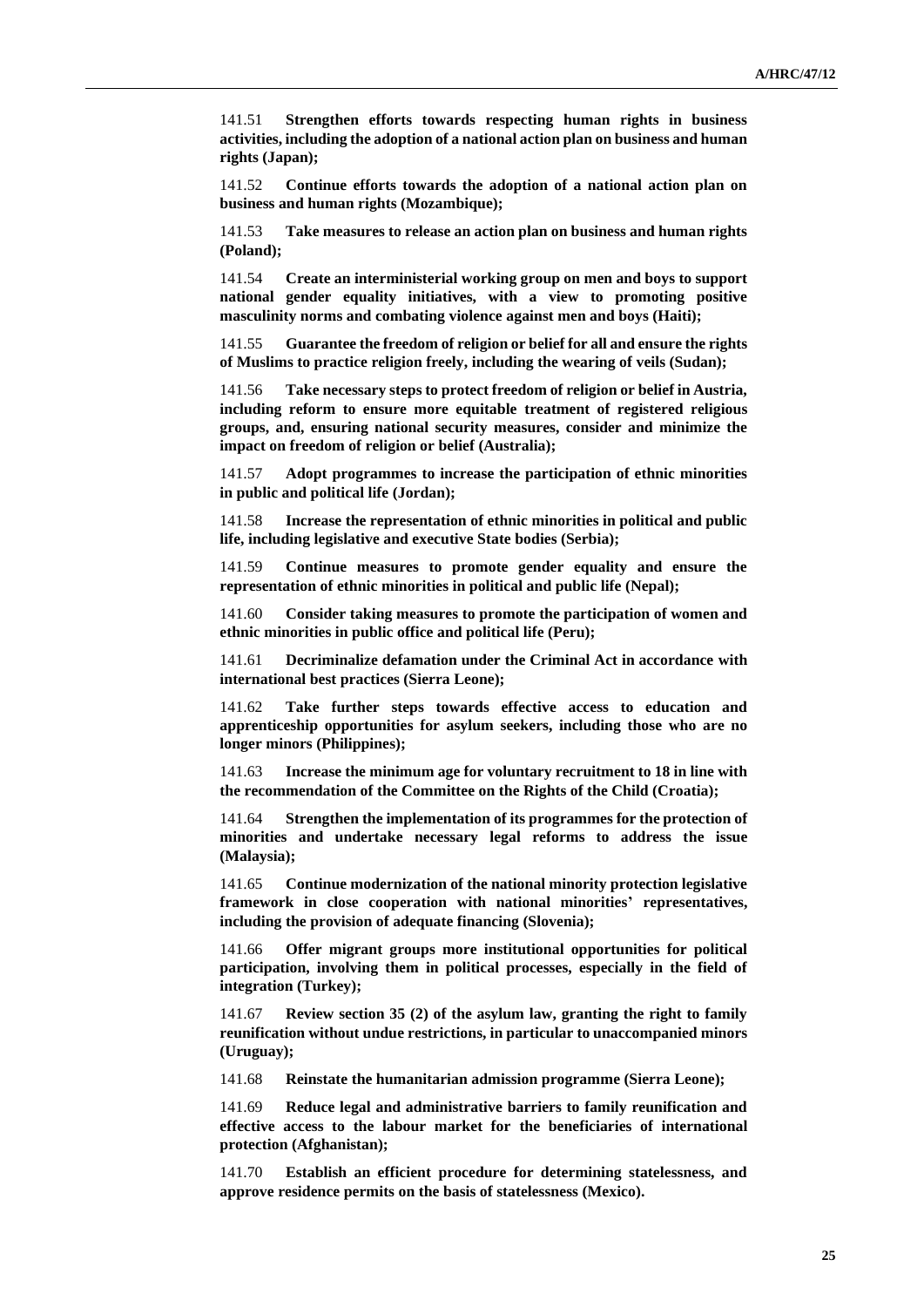142. **All conclusions and/or recommendations contained in the present report reflect the position of the submitting State(s) and/or the State under review. They should not be construed as endorsed by the Working Group as a whole.**

# **III. Voluntary pledges and commitments**

143. **Austria is committed to following-up the recommendations it has accepted during the third cycle of the universal periodic review. Therefore, it offers the voluntary pledge to submit a mid-term report on the status of implementation of the accepted recommendations in 2023.**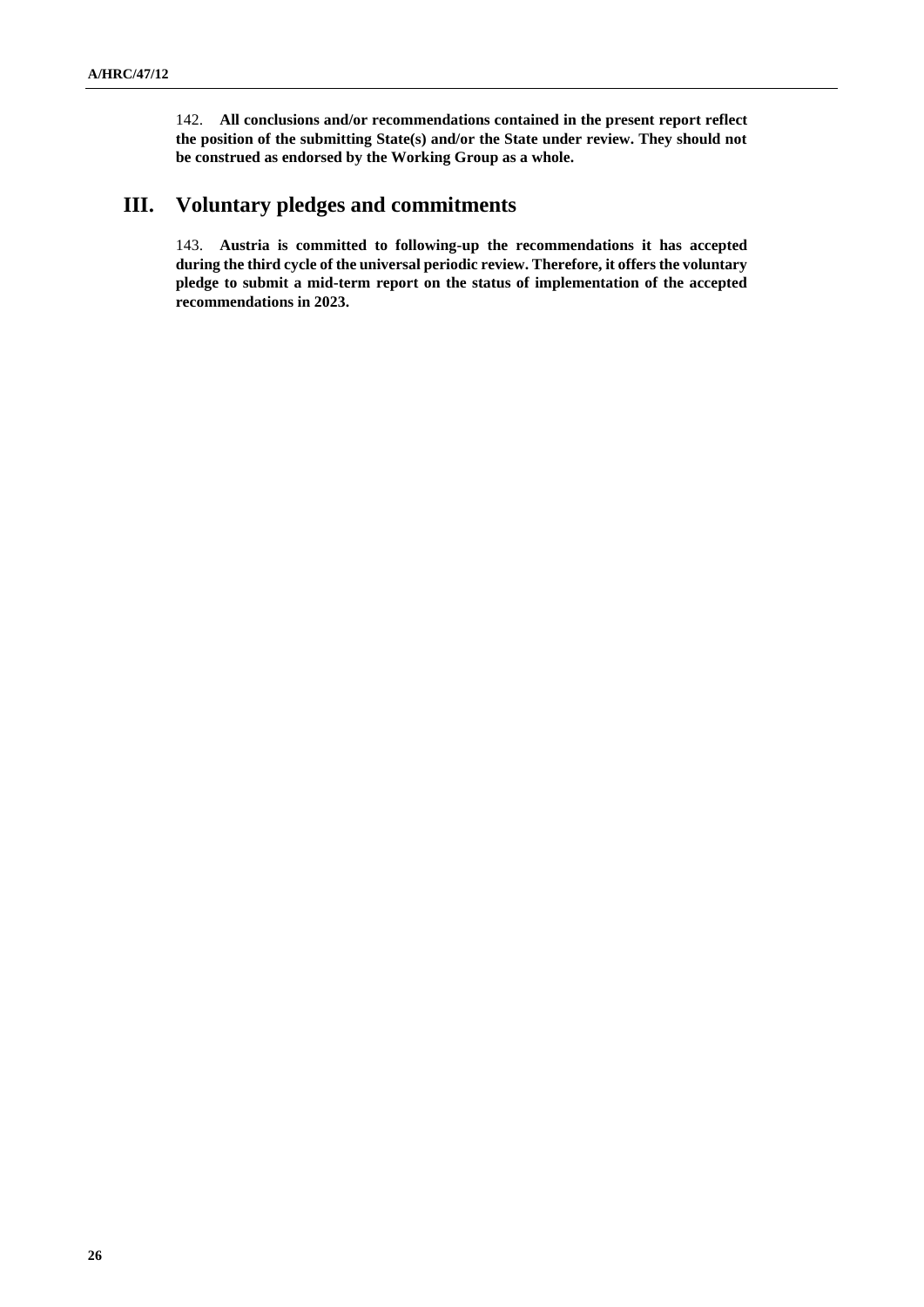#### **Annex**

#### **Composition of the delegation**

The delegation of Austria was headed by the Federal Minister for the European Union and Constitutional Affairs, H.E. Ms. Karoline Edtstadler, and composed of the following members:

Deputy Head of Delegation:

- H.E. Ms. Elisabeth; TICHY-FISSLBERGER, Ambassador and Permanent Representative of Austria to the UN Office, Geneva;
- H.E. Mr. Helmut TICHY; Ambassador, Director General for Legal Affairs, Federal Ministry for European and International Affairs.

Advisors:

- Ms. Stephanie SLADEK; Cabinet of the Federal Minister for Europe and Constitutional Affairs;
- Ms. Jennifer RESCH; Director General for Women and Gender Equality, Federal Chancellery of Austria;
- Mr. Christian PILNACEK; Director General, Federal Ministry for Justice;
- Ms. Meinhild HAUSREITHER; Director General, Federal Ministry for Social Affairs, Health, Care and Consumer Protection;
- Mr. Michael GIRARDI; Deputy Director General for Integration, Religious Affairs and Ethnic Groups Federal Chancellery of Austria;
- Mr. Alexander MIKLAUTZ; Deputy Director General, Federal Ministry for Social Affairs, Health, Care and Consumer Protection;
- Ms. Sylvia FÜSZL; Federal Ministry for Labour, Social Affairs, Health and Consumer Protection;
- Ms. Ulrike BUTSCHEK; Federal Ministry for European and International Affairs;
- Ms. Susanne PFANNER; Federal Chancellery of Austria, Integration, Religious Affairs and Ethnic Groups;
- Ms. Jacqueline NIAVARANI; Federal Chancellery of Austria, Women and Gender Equality;
- Mr. Ewald FILLER; Federal Chancellery of Austria, Family and Youth;
- Mr. Christian MANQUET; Federal Ministry of Justice;
- Mr. Christian SCHNATTLER; Federal Ministry of Justice;
- Ms. Brigitte OHMS; Federal Chancellery of Austria, Constitutional Service;
- Ms. Marie-Theres PRANTNER; Federal Ministry for Women and Integration in the Federal Chancellery;
- Mr. Andreas REINALTER; Federal Ministry for Social Affairs, Health, Care and Consumer Protection;
- Ms. Nadia KALB; Federal Ministry for European and International Affairs;
- Ms. Iris DEMBSHER; Federal Ministry for Labour, Family and Youth;
- Ms. Lisa STADLMAYR; Federal Ministry for European and International Affairs;
- Ms. Barbara BOHACZEK; Federal Ministry for Labour, Family and Youth;
- Mr. Christian LACINA; Federal Ministry for Labour, Family and Youth;
- Ms. Terezija STOISITS; Federal Ministry for Education, Science and Research;